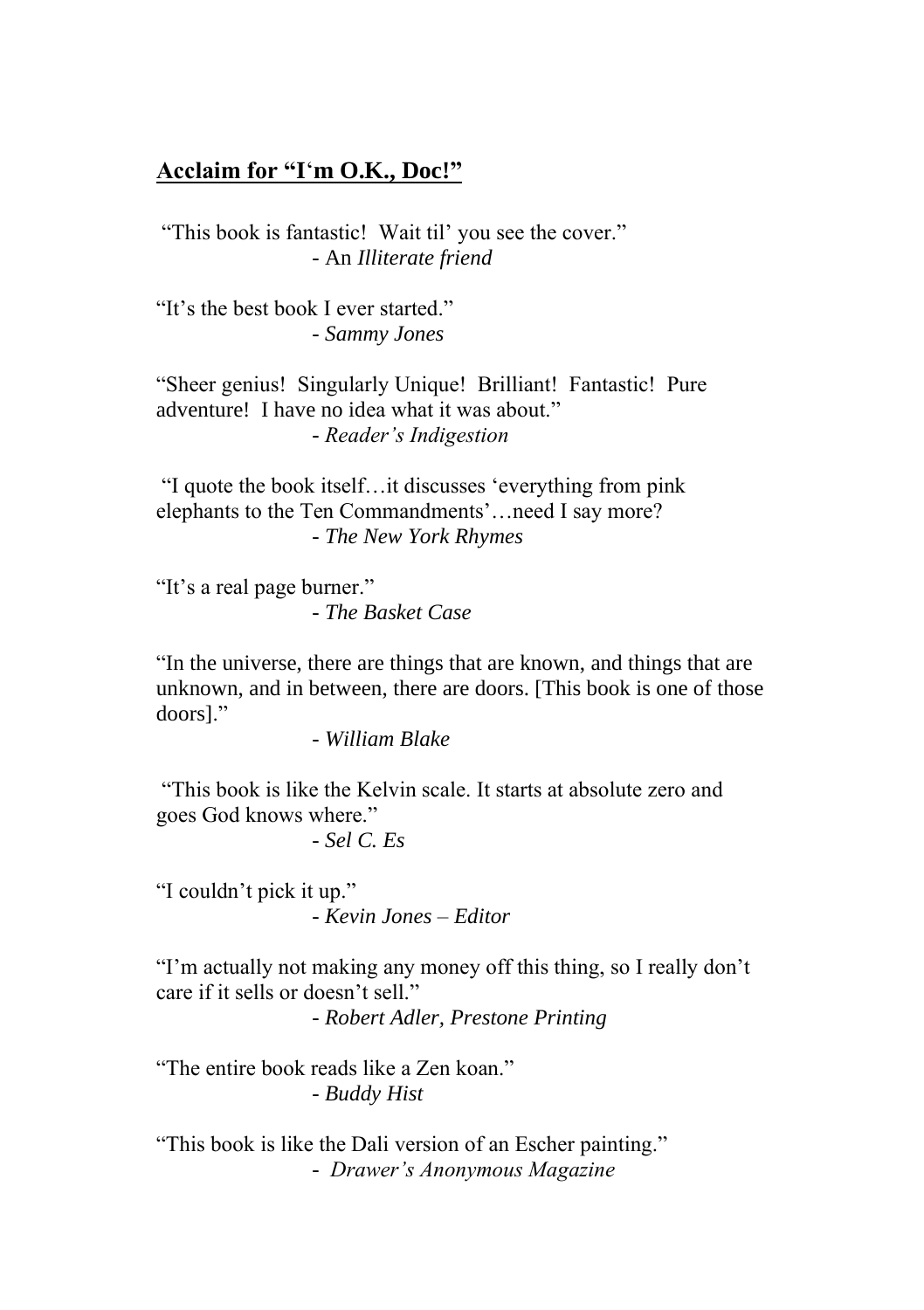"You are not getting a review. Viewing it once was more than enough!"

 $-$ #WOW

"I'm O.K. Doc!" is the Ulysses of Postmodernism. It's so retro!" *- Rejoice Magazine* 

"Confusing on the first read, hysterical on the second, brilliant on the third. I recommend buying three copies."

*- The Publisher* 

"One of the most beautifully tragic investigations into the depths of a man's soul."

- *Psychologist Tri-Monthly Magazine* 

"Objectively speaking, this is one of the most profound books I have ever read. It has changed my life and made me an entirely different person, altogether."

- *Edward Louis Natick (Editor)*

"This is, perhaps, the most relevant book of our age!" - *Xagera Ted*

Write your own review here<sup>1</sup>:

 $\overline{\phantom{a}}$ 

 $\epsilon$ 

- (*Your name)*

<sup>&</sup>lt;sup>1</sup> If you send your review to review@conscious-quarters.com we may publish it in the next edition! By doing so you understand that you have thus given us exclusive copyright to the review sent and acknowledge that the copyright is yours to give.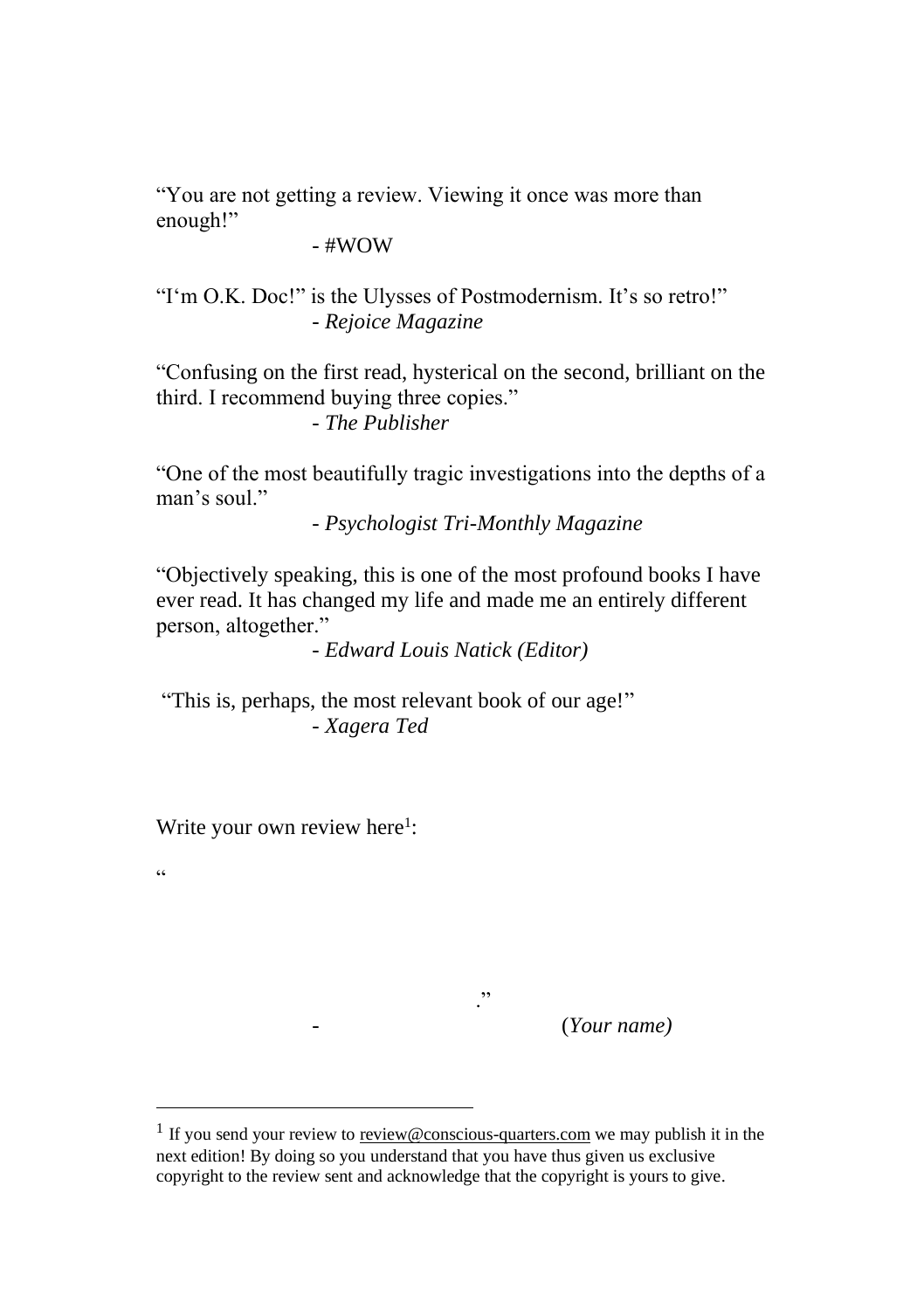# I'm O.K. Doc!

### A Postmodern (A Postmortem) Epistolary Correspondence

Edited by E. Louis Natick





A CONSCIOUS BOOK published by CONSCIOUS QUARTERS® **Stuttgart**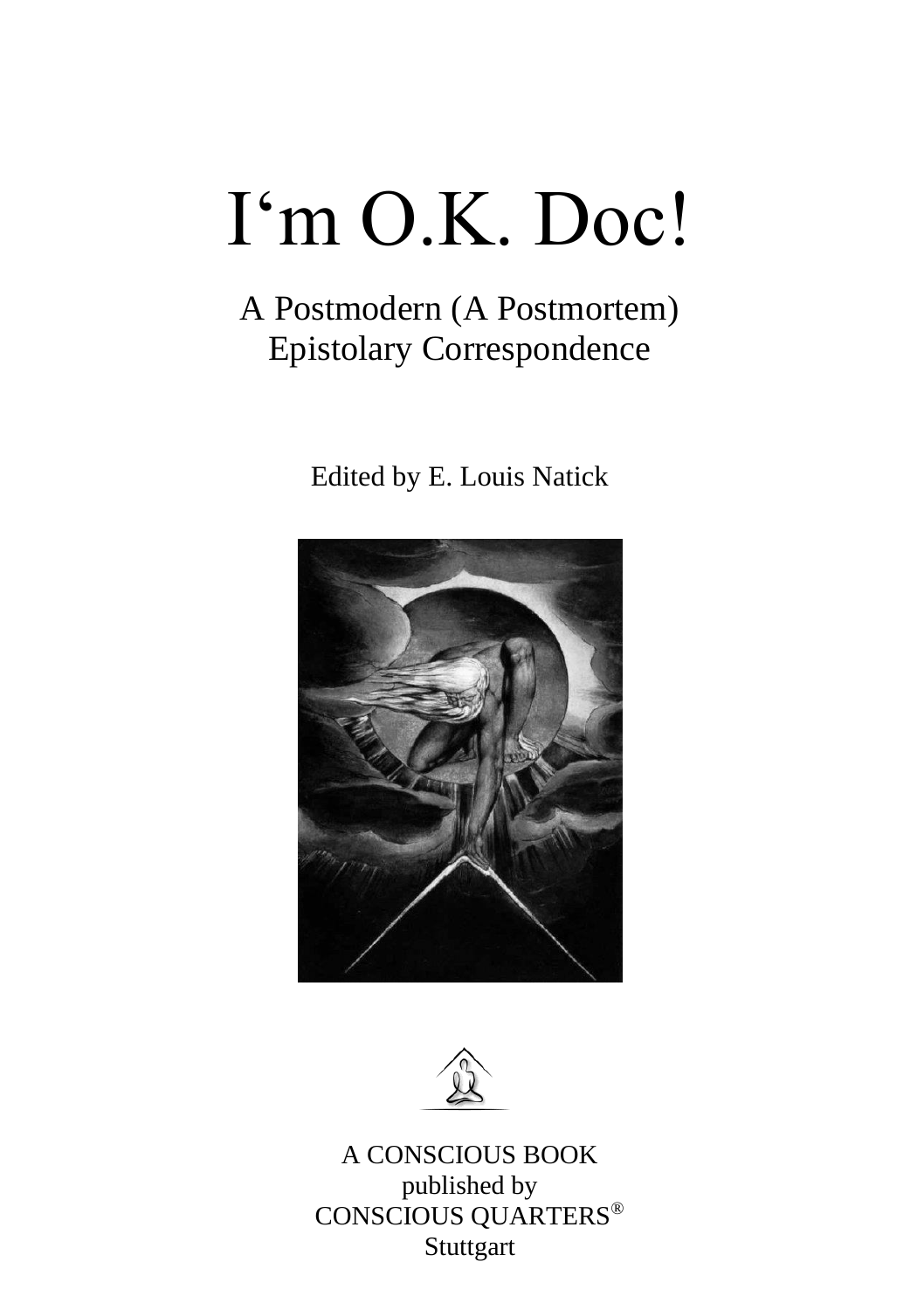Copyright © 2019 by Conscious Quarters®

Cover Art by William Blake "Ancient of Days" (front) and "Los entering the Grave" (back cover)

All rights reserved. No part of this book may be reproduced or utilized in any form or by any means, electronic, or mechanical, including photocopying, recording, or by any information storage and retrieval system, except learning by heart, without permission in writing by the publisher.

You may, however, quote verbally from the book in any context and at any time to suit your purpose. The opinions thus stated are not those of the publisher, editor, authors or characters, fictional and otherwise and no responsibility will be taken for any consequences following such action.

> Editor: Edward L. Natick Cover Design: E. Louis Natick Cover Art: "Ancient of Days" by William Blake and "Los entering the Grave" by William Blake

Book design and composition: Ed Lou Natick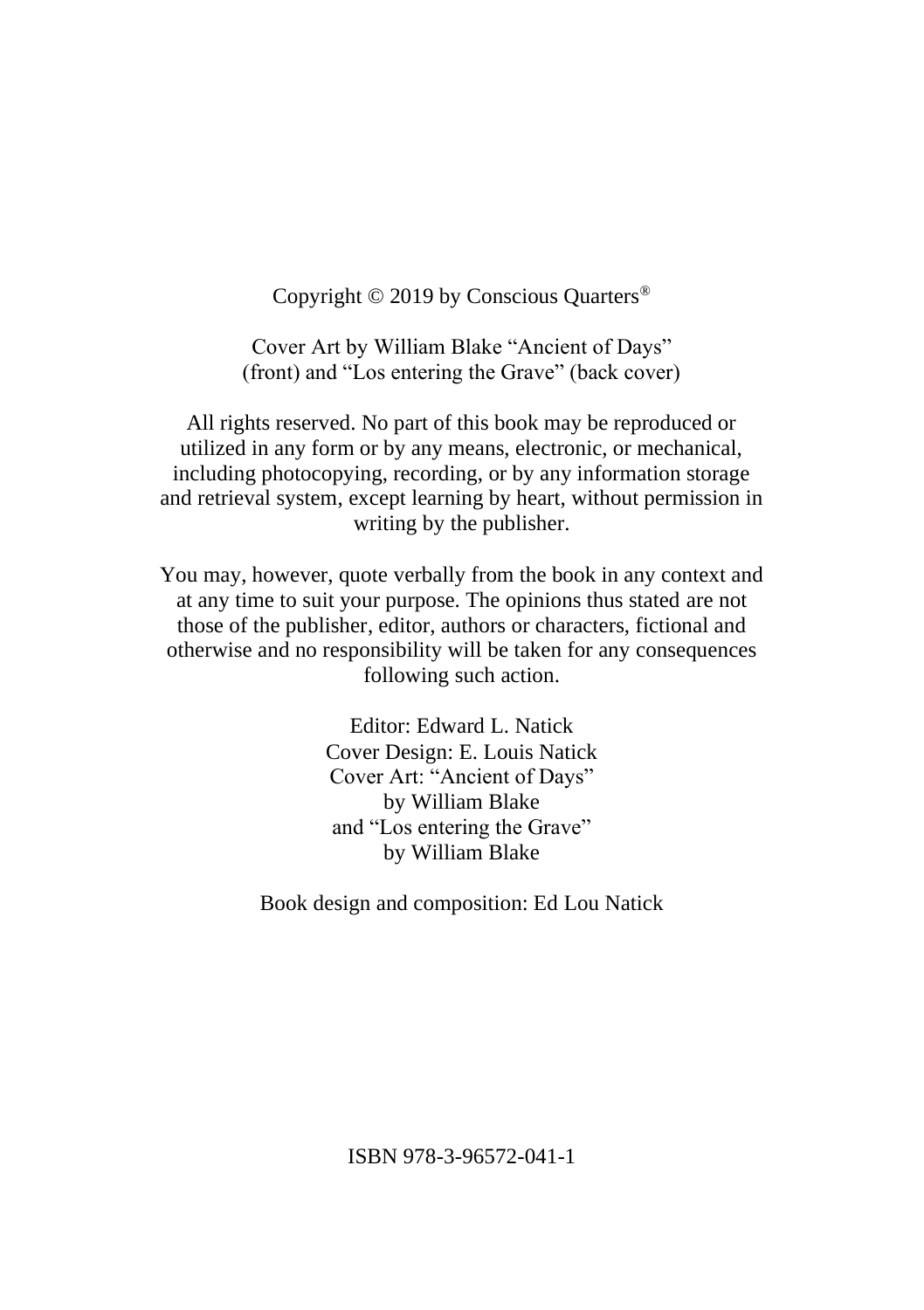### Dear Reader,

Thank you for all your hard work. This book is dedicated to you. That is, of course, assuming you like it. If you don't, keep your opinion to yourself and please pass the book on to someone else, in which case it is then dedicated to them. Should by some strange coincidence you be the person the book was passed onto and *also* not like it…well, this gets a little more complicated. In this highly unlikely event this book is dedicated to the first person in the chain of book-passing to like it. Should no link be found to enjoy the book, this dedication goes out to those who speak favorably about the book regardless of whether they like it or not.

On second thought, since so much work went into doing this book, it is dedicated to everyone willing to buy and *attempt* to read it. And since you are currently reading the dedication you are obviously attempting to read the book...in which case it is dedicated to you.

Thank you for all your hard work.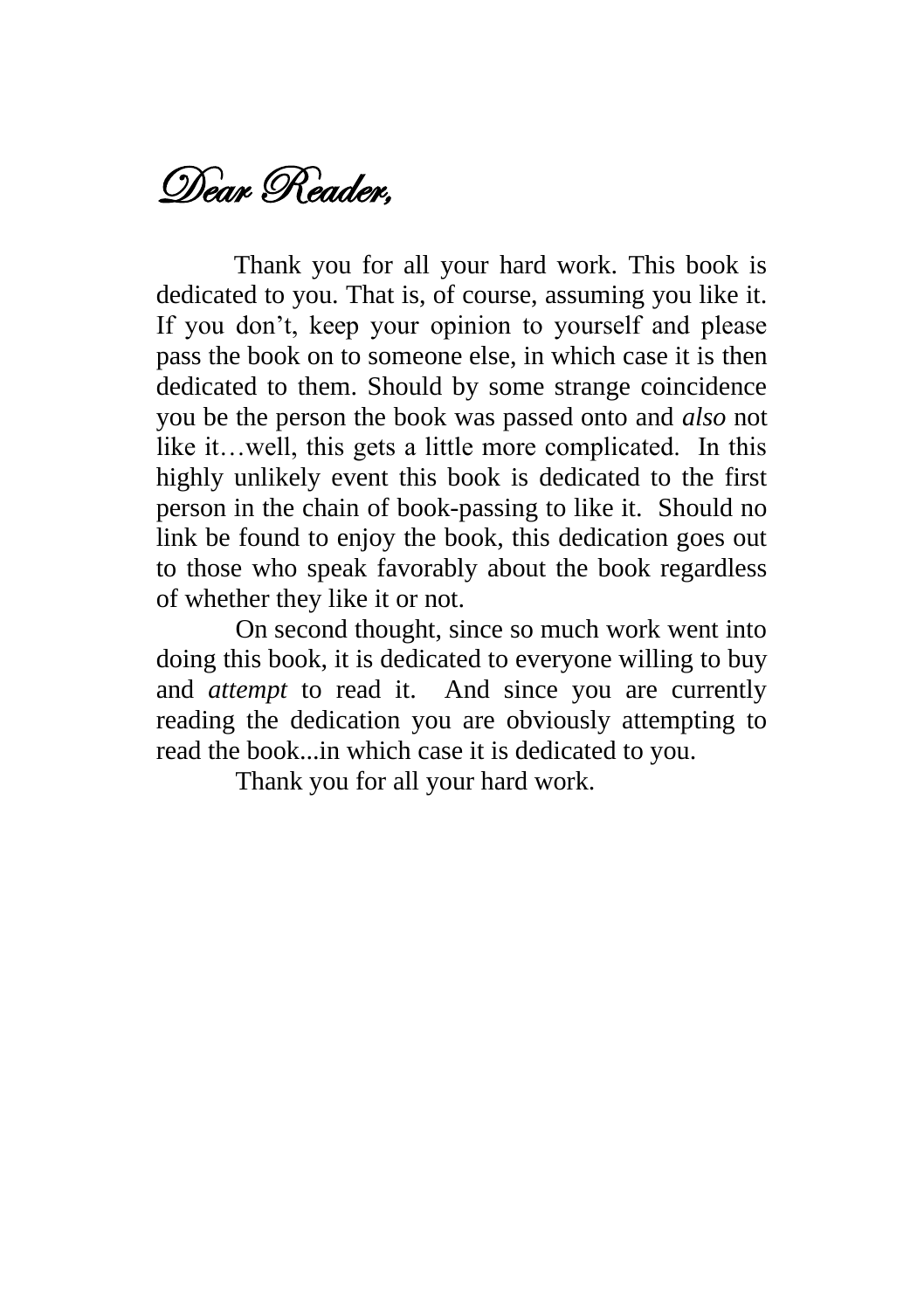From the original epistolary

…a letter from the apostle Paul to the Corinthians…

…I'm talking like a madman - I'm more; in labours more abundant, in stripes above measure, in prisons more frequent, and oft near death. […] I've suffered wreckage, a night and day I've been in the deep. […] in perils in the sea, in perils among false brethren...

(2 Cor 11:23-26;31)

…the Corinthians never wrote back.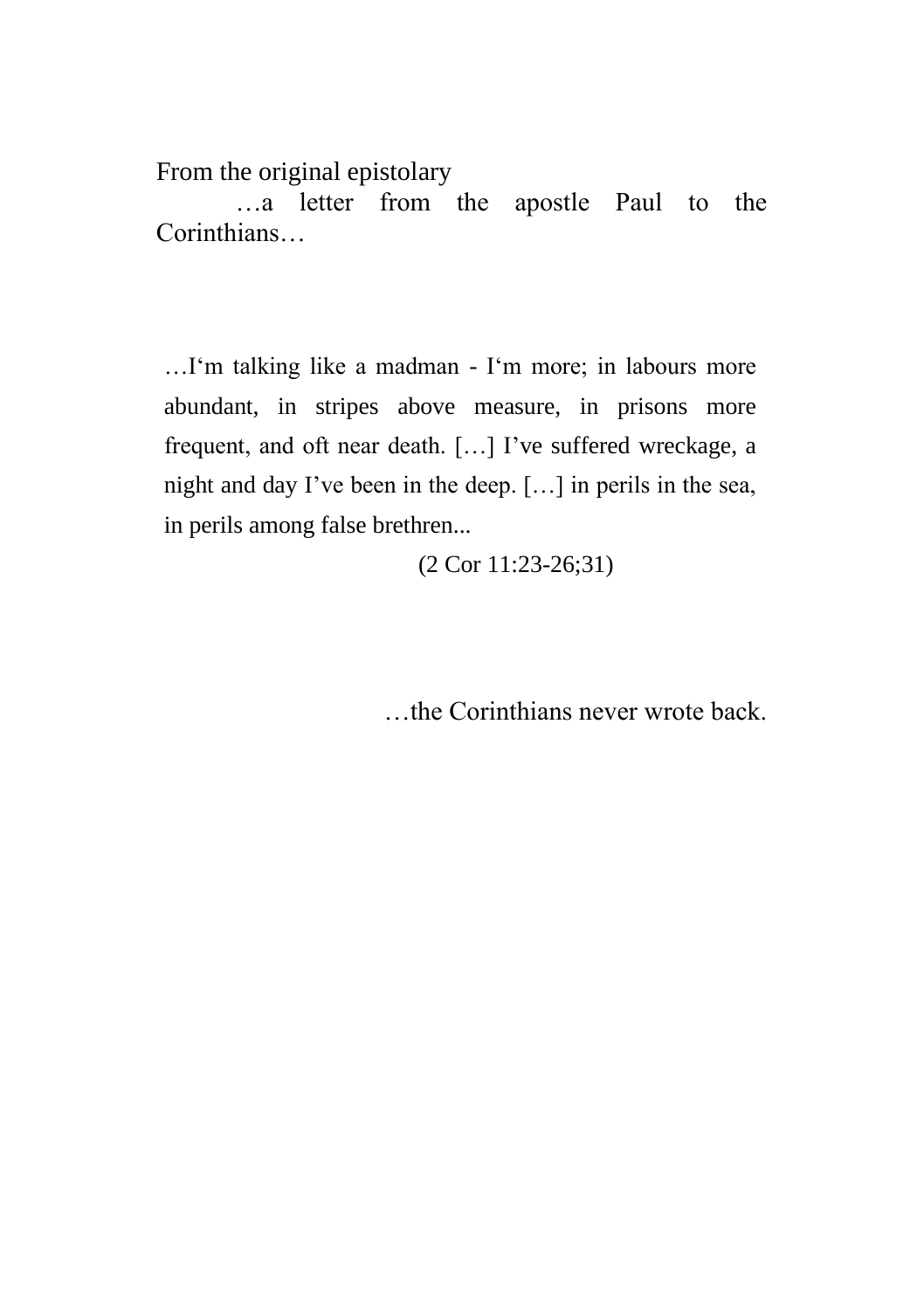### *Chapter -5*

## *I Need Your Help*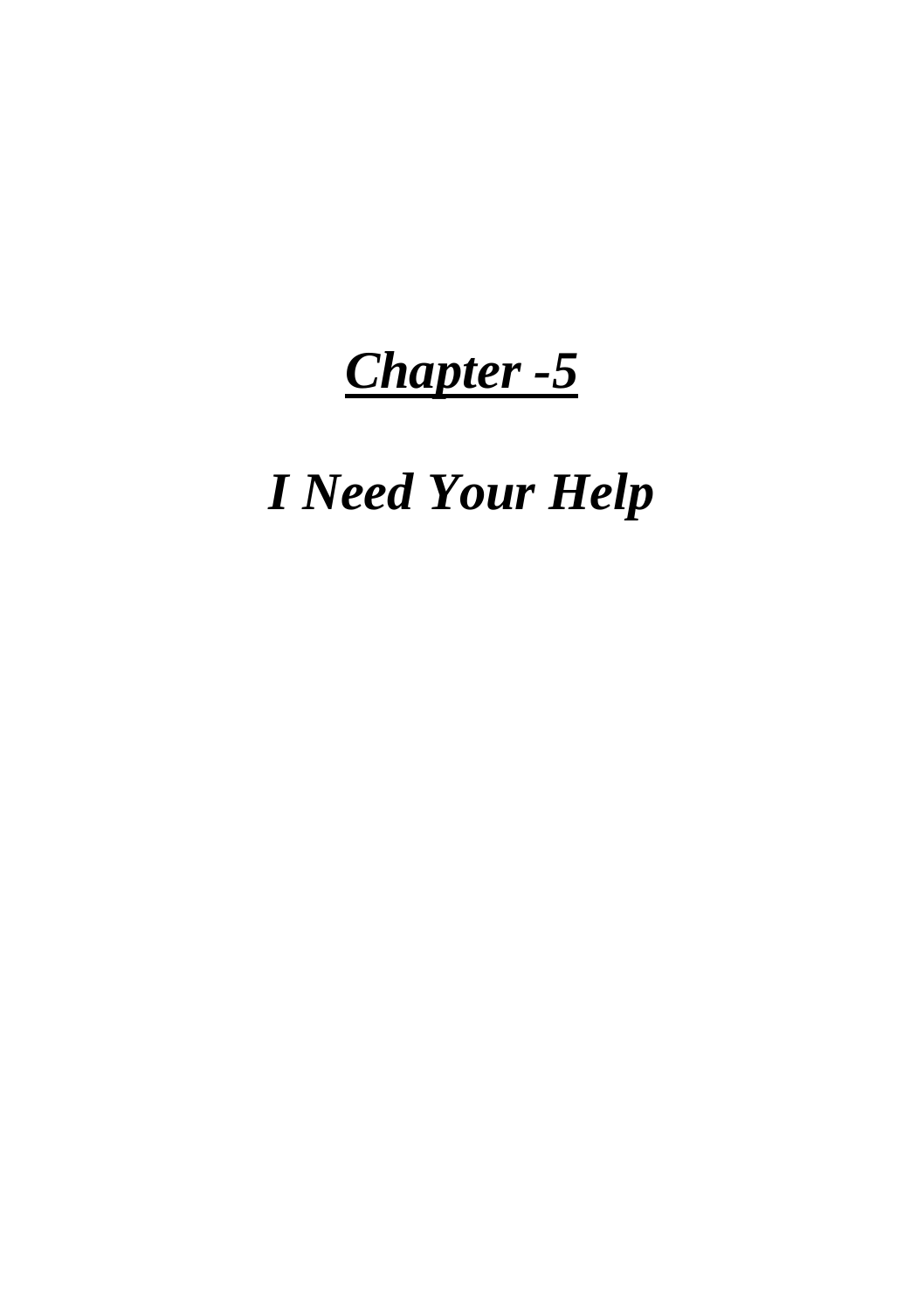Dear Dr. Caspers,

You don't know me, but I need your help. I'm currently editing a book on evolution and have come to realize that the topic is far more complex than I originally anticipated. I'm committed and under great pressure to release the book within the next year.

Unfortunately, all of the material I have thus far received has been in line with the two classic theories of evolution. I'm looking for something different! I want something special, something that has never been attempted before, which is why I'm turning to you for possible assistance.

A mutual friend, Dr. Miller, has given me your name along with exceptionally high accolades. She has told me that you are somewhat of an expert in the field. She also mentioned that your ideas are a little less traditional and even a touch on the radical side. In fact, she said they were downright scary! As you know, fresh ideas (not to mention scary ones) are a rare commodity in this field, so I'm looking to you for something more revolutionary (evolutionary?).

I must confess, while I am an expert in editing books, I am *not* an expert in the field of evolution. Your insights would very much further my cause: my objective is to confront readers with ideas they have never encountered before, ideas that will stir their imagination and inspire discovery.

If you are interested, I will fax you a copy of the contributions I have put together so far for your review – your addition would be much appreciated. I'm sure you have a very tight schedule and you may have other priorities – nonetheless I hope you can find the time to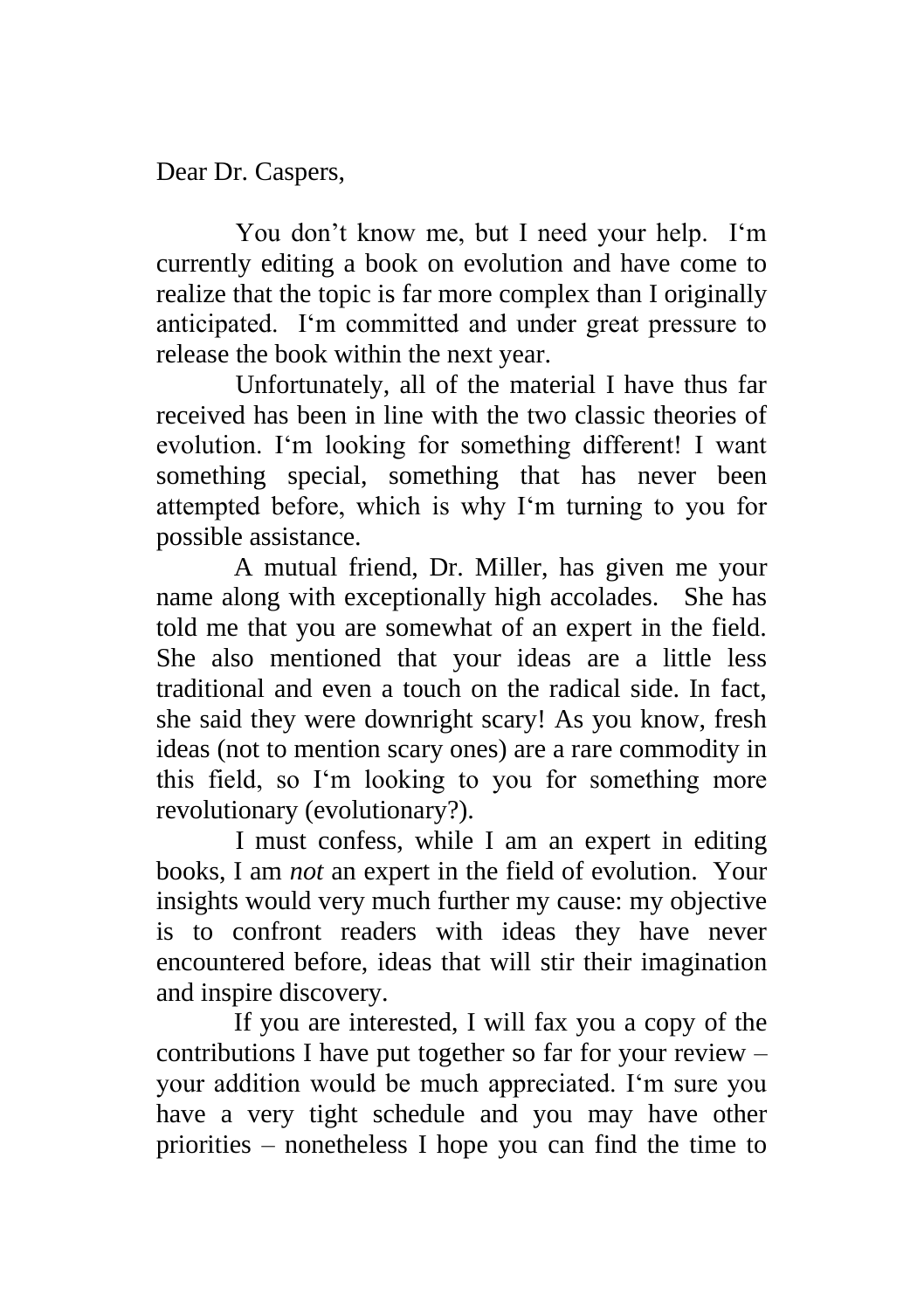add a chapter and be a part of this endeavor. As an aside, since all proceeds will be given to local scholastic charities, I'm afraid your "honoraria" payment would, at best, be minimal.

Minimal, too, should be the number of pages. We have packaging issues and the book cannot exceed a prespecified thickness. Currently I can only allot three pages for your contribution.

I eagerly await your reply.

Sincerely,

Christopher Kelly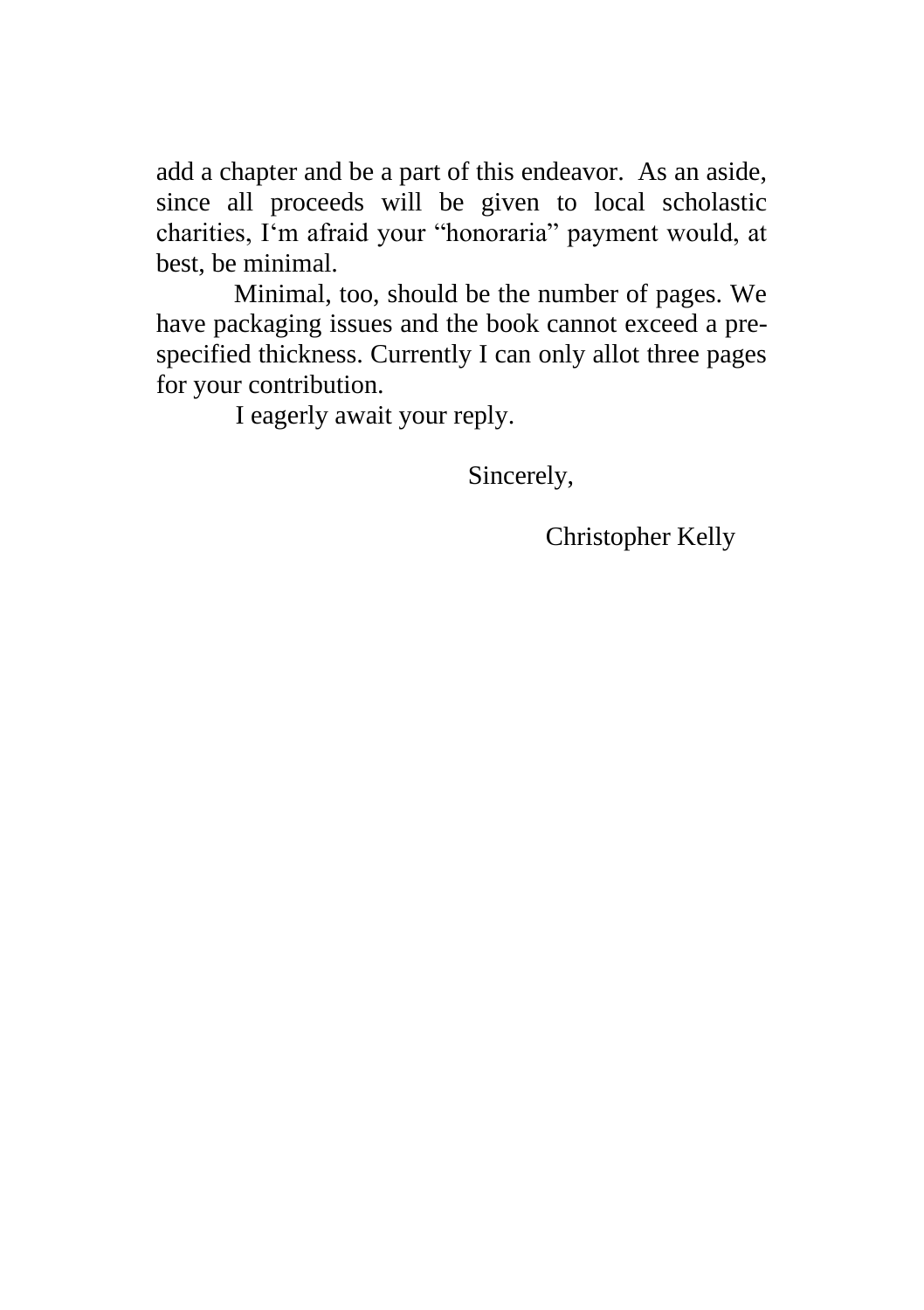*Chapter -4*

*Vitacide*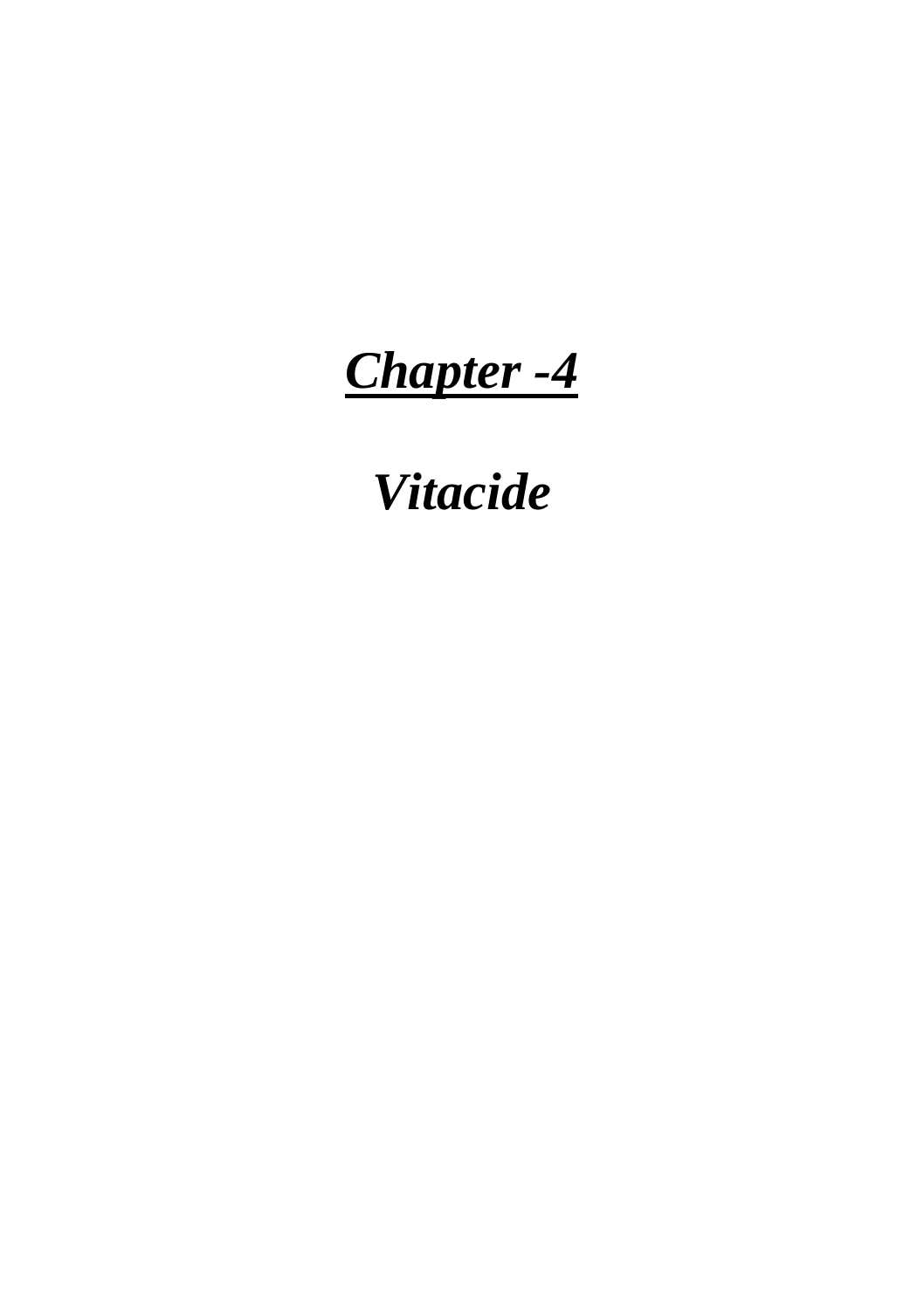Dear Mr. Kelly,

I thank you for your letter and would gladly offer to contribute some of my work to your book. In truth, your timing could not be better: I just completed my own theory of evolution some weeks ago. It was something I had been working on for a few years but only recently found the time to bring to fruition. I was essentially in search of a publisher when I received your letter. The manuscript is actually for an entire book on evolution. It is 224 pages long split into 24 chapters but I have scythed it down to 3 pages no problem. I could probably cut it down to three words if I had to! Basically the title sums up the whole book anyway.

My ideas are, apparently, slightly too radical for some magazines and the two scientific journals (which will remain unnamed) to which I have sent a copy for publication, have turned it down on the grounds of its, and I quote, "disquieting and distressing content." Even the publisher whom I have been working closely with for several years now and who has published a number of my essays refused to issue it simply because of its thesis (it makes me wonder what the criteria for selection and publication are and what motivates publishers these days?). Since you, however, are looking for exactly this kind of revolutionary theory, I believe it will be an ideal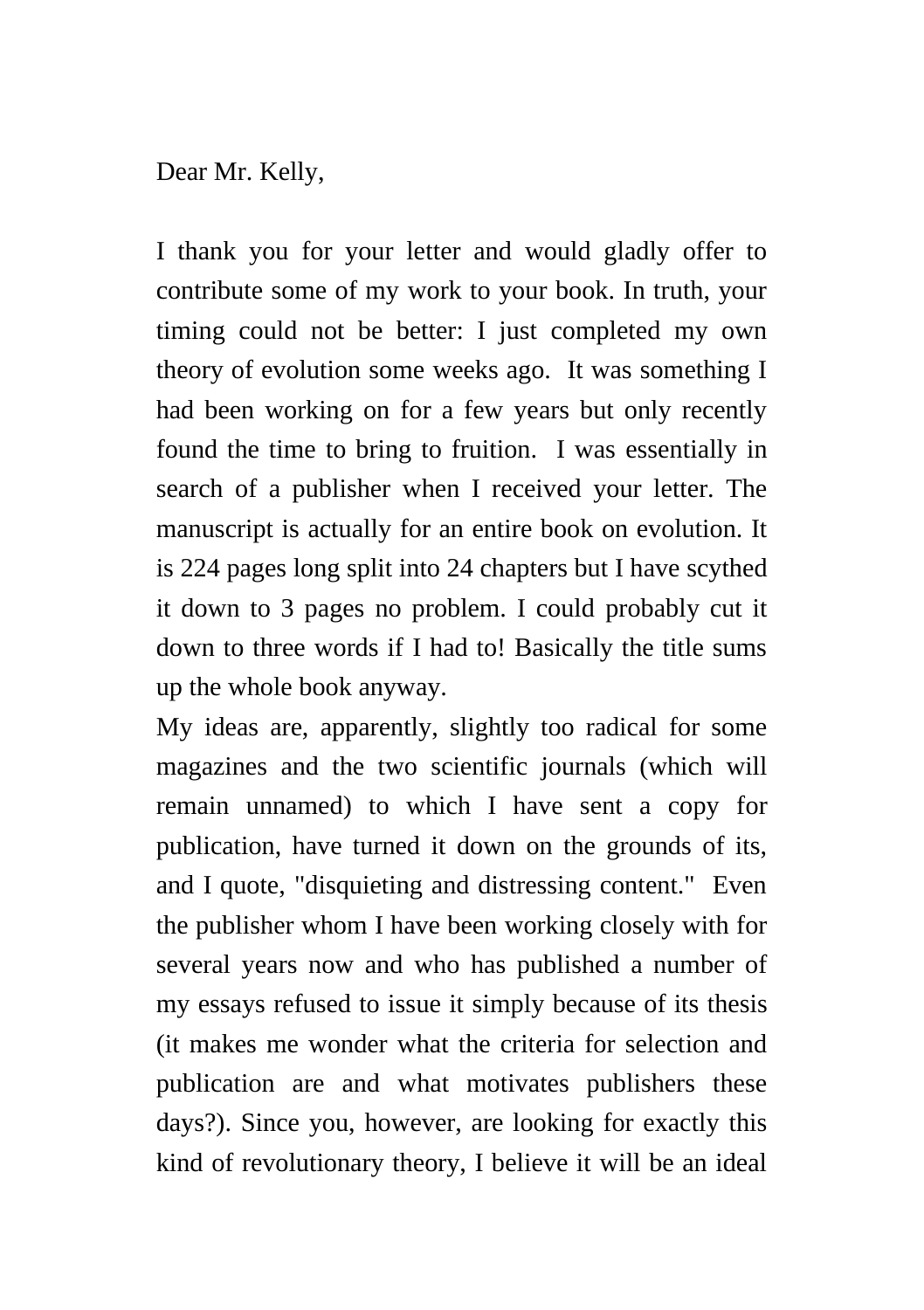contribution to your book. If your objective truly is to "stir", then this composition may just be your Cuisinart.

Enclosed is my paper, which I hope you will take great pleasure in reading and find useful to your endeavor. The only compensation I require is your satisfaction.

It is not necessary to fax me a list of the contributions you have thus far been able to collect. With as strong a reference as Dr. Miller I have not the slightest doubts, qualms or hesitations in donating my thoughts to your purpose. In fact, when it comes to Dr. Miller, whatever she might suggest becomes my priority, indeed, she *is* my priority. And besides, I don't have a fax!

Furthermore, no compensatory "honoraria" will be necessary, since I very much endorse any cause you and Dr. Miller may want to further.

> Best regards, Dr. Oliver Caspers

P.S.- I tend to work on a first-name basis, so please feel free to address me simply as Oliver if you feel comfortable doing so. "Titles are labels and labels are blinders."

Attachment Vitacide: the Causa Finalis of Evolution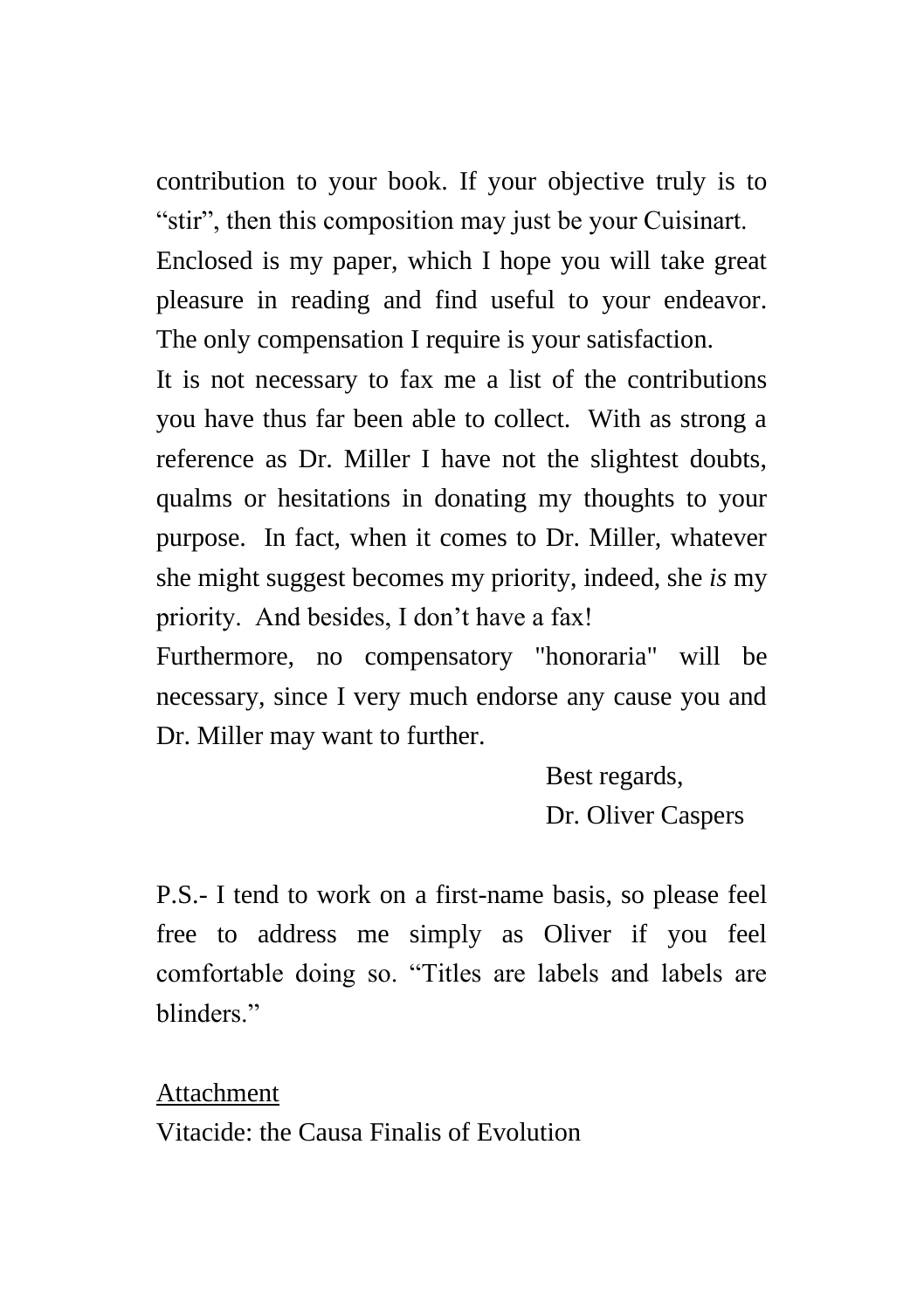#### **Vitacide: the Causa Finalis of Evolution**

*In my beginning is my end.* - T. S. Eliot

#### Evolution!

For a century and a half since Darwin set out on his fateful voyage we have looked at Evolution from an historical perspective: How species evolved, how they adapted to survive, or failed to do so and became extinct. We've dug up the past to illuminate the present. We've even searched for the origins of Life, the moment of conception and have elaborated a plethora of theories to explain the perhaps inexplicable.

But that is not all that Evolution entails. Evolution is much more than a term denoting the "origin of species". It is much more than an historical description of changes taking place in lineage. It is a philosophy, a way of perceiving the world. It is a paradigm, a belief system through which the world is viewed as a world of relentless change and alteration. And as such, it is a signpost to the future and to what inevitably must come. It is a roadmap of Destiny!

How is that, you ask? Let me explain: According to the Ehrlichs, 98% of all species that have ever existed on this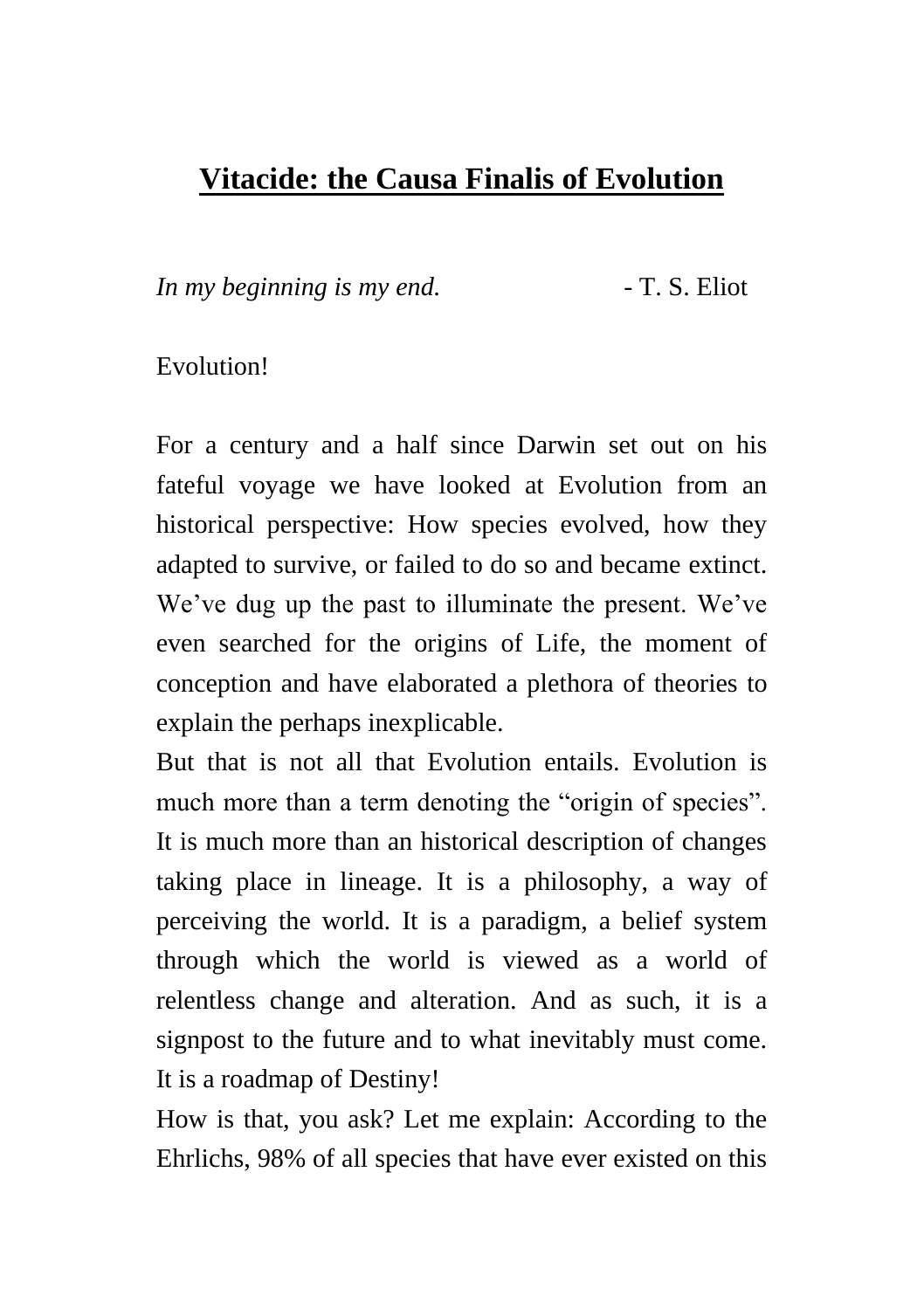planet have become extinct<sup>2</sup>. 98% have passed into oblivion, have been replaced, or as I would like to call it, have been *overcome*, with nothing but fossils as the lone record of their passing. The memory of organic matter is written in stone.

It is this *overcoming* that is the essence of Evolution. Species always evolve *into* something else and, in doing so, leave their origin behind. The old patterns fade away to become replaced. The evolved progenies, as it were, commit paternal slaughter simply by virtue of being what they are: different. The essence of Evolution is destruction!

This *overcoming*, this destruction, this Evolution is an intrinsic principle of Nature: Nature *is* in constant flux. In fact, the only thing that is *in*variable in Nature **is** this flux, this *overcoming*. Yet if Nature is subject to *overcoming*, it must, itself, eventually be *overcome*. It also must evolve into something beyond itself, and, in doing so, be destroyed. It must itself perish, become extinct!

But wait, how could Nature possibly perish? How can such a perfectly functioning pattern be *overcome*? How can Nature *overcome* itself to bring about its own extinction?

<sup>2</sup> Cf. Paul and Anne Ehrlich: *Extinction: The Causes and Consequences of the Disappearance of Species.* Random House, New York, 1981.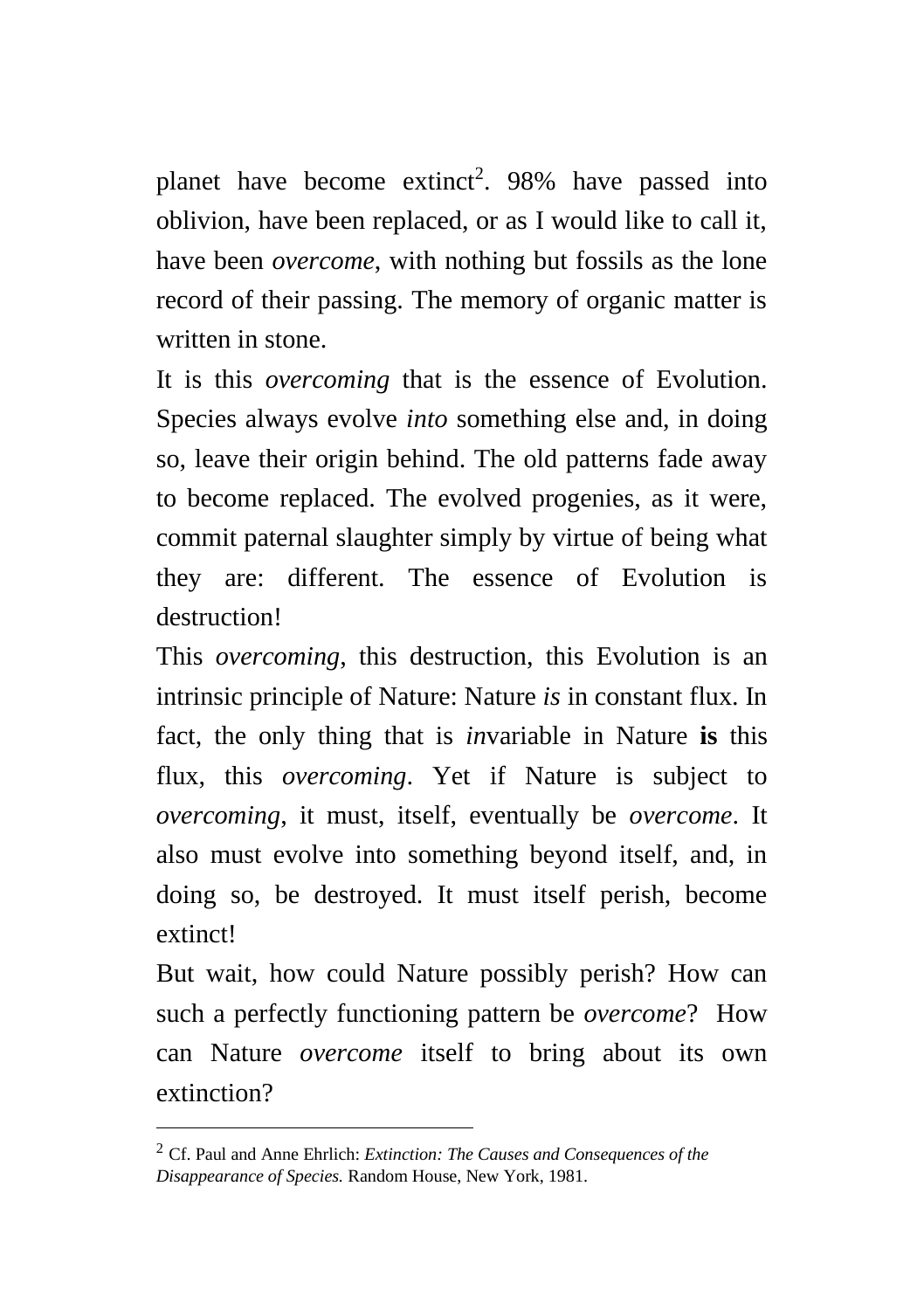The answer I propose is simple: suicide! To bring about its own dissipation, Nature must commit suicide. It must literally *undo* itself. But how can Nature *undo* itself, or to speak figuratively, from where will it get the razor with which to sever its own arteries? From whence shall come the revolver to hold against its temple? Answer: Nature must create it, or to put it more precisely, it must *evolve* it. *Evolution*, itself, will be the executor.

To do so, to *overcome* itself, Nature must itself *evolve* a species that will bring about Nature's destruction. It must evolve a race, which will not only *overcome* itself, but *overcome* **all** of Nature in the process.

What would the characteristics of such a species be? What traits would this species have to have? First and foremost, it would have to conceive of itself as something separate, something apart from nature. It would have to become conscious of its own existence, and be so "full of itself", so dense, that it would think of itself as not existing in the same dimension, but instead, consider itself better and higher than the rest of nature. Eventually this "density" would result in a collapse of the natural order and culminate in an attempt to attain dominion over Nature. It would do this primarily by studying Nature and its principles and finding ways to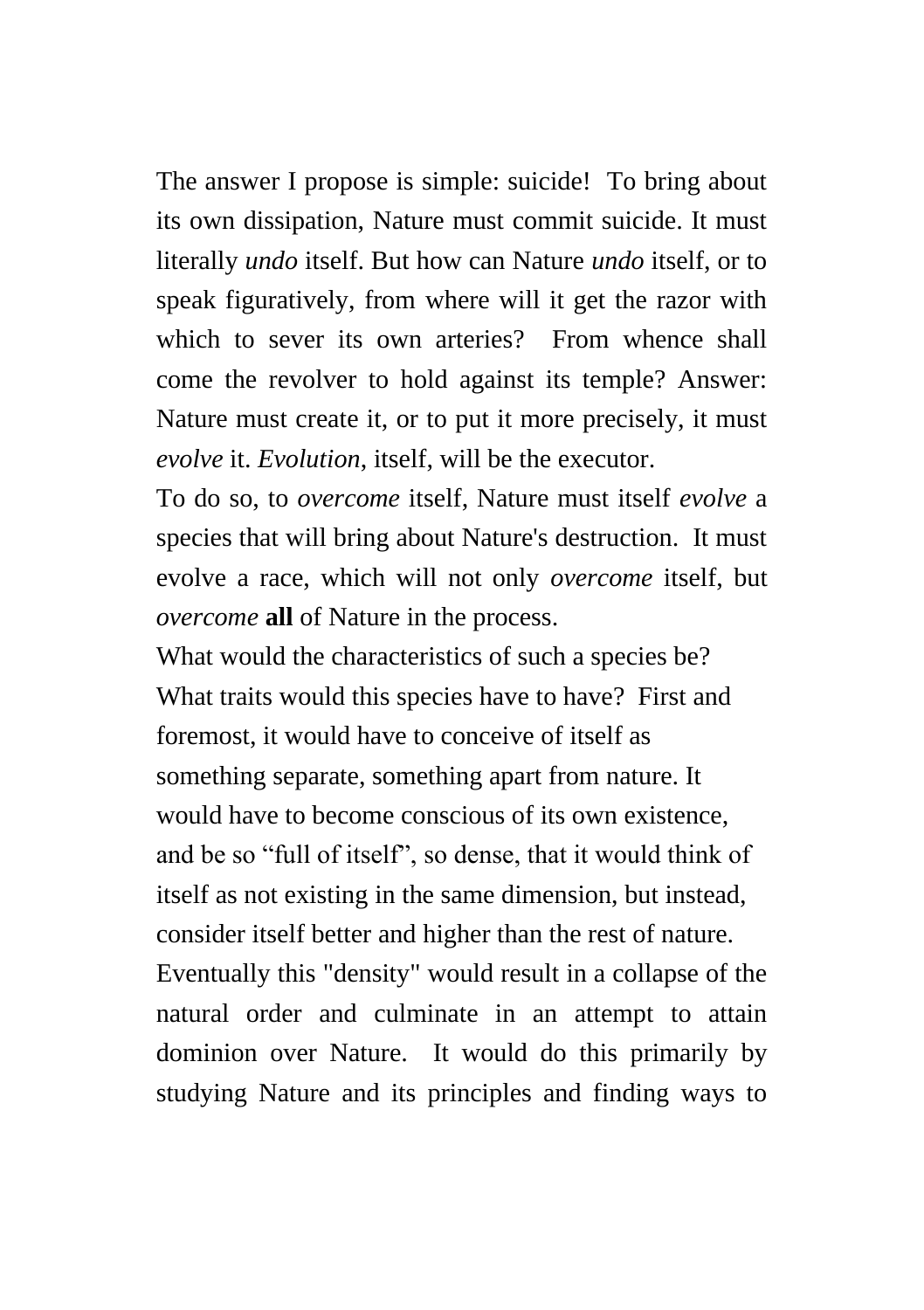elude and even manipulate its laws, from weather control to the very fabric of Life itself: the genes.

Furthermore, the inherent natural tendency of all species to opt for ultimate survival will need to be suppressed. Especially this species' image-makers, the alpha males and females, would need to stifle their own natural instinct for continued existence by valuing material possessions and wealth higher than the life of the individuals producing it. Power will play a central role, especially the power over the own species, since the power will need to be used to influence all the other members of the species to follow along and even support the destruction. It is only through this total disregard for Life and Nature that the conditions and circumstances through which resources are squandered freely with no thought of the consequences can be achieved. And the more Nature is drained, the closer this species will come to fulfilling its ultimate purpose, its inescapable Destiny: genocide or rather *vitacide*: the deliberate and systematic destruction of all life, not just the destruction of a category, i.e. genus, but of Life, of *vita*, itself.

This extinction can be partaken slowly, through such industrial results as ozone depletion, overpopulation, and deforestation or it can come about by a "Big Bang," such as global-thermo-nuclear war. In any case, the species of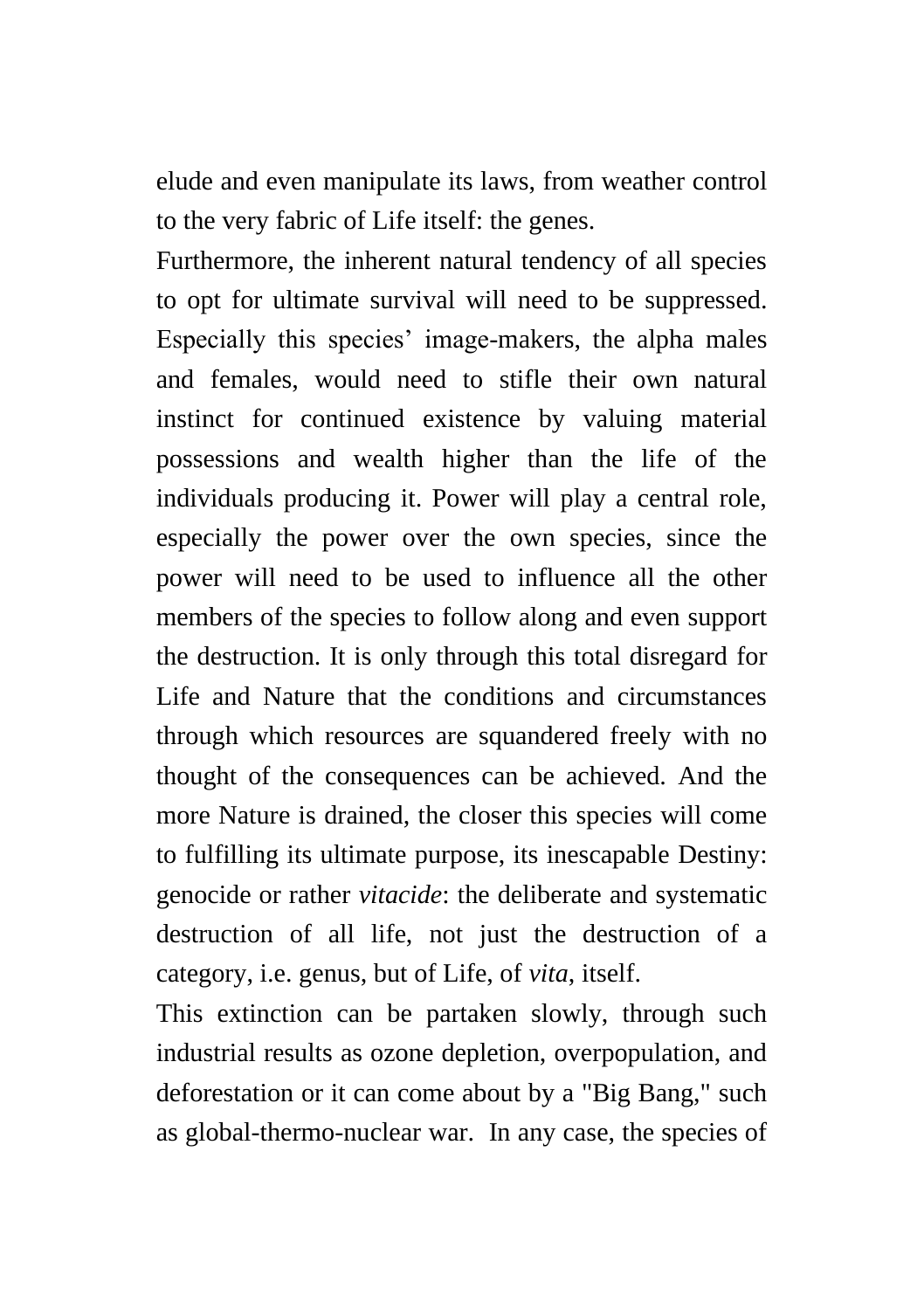which we have spoken will have fulfilled its destiny in the cycle of evolution. It will have brought Nature to where it must inevitably be brought: the grave.

Thus, from an evolutionary point of view, we can truly say that the coming to be of such a race or species would inexorably lead to the final conclusion of the circular process and pattern of Nature. Or to put it poetically, in its beginning is…

…The end.

*"All I can say is that I am ready to commit suicide."*  Charles Darwin to Joseph Hooker March 1875

Oliver Caspers

Freiburg im Breisgau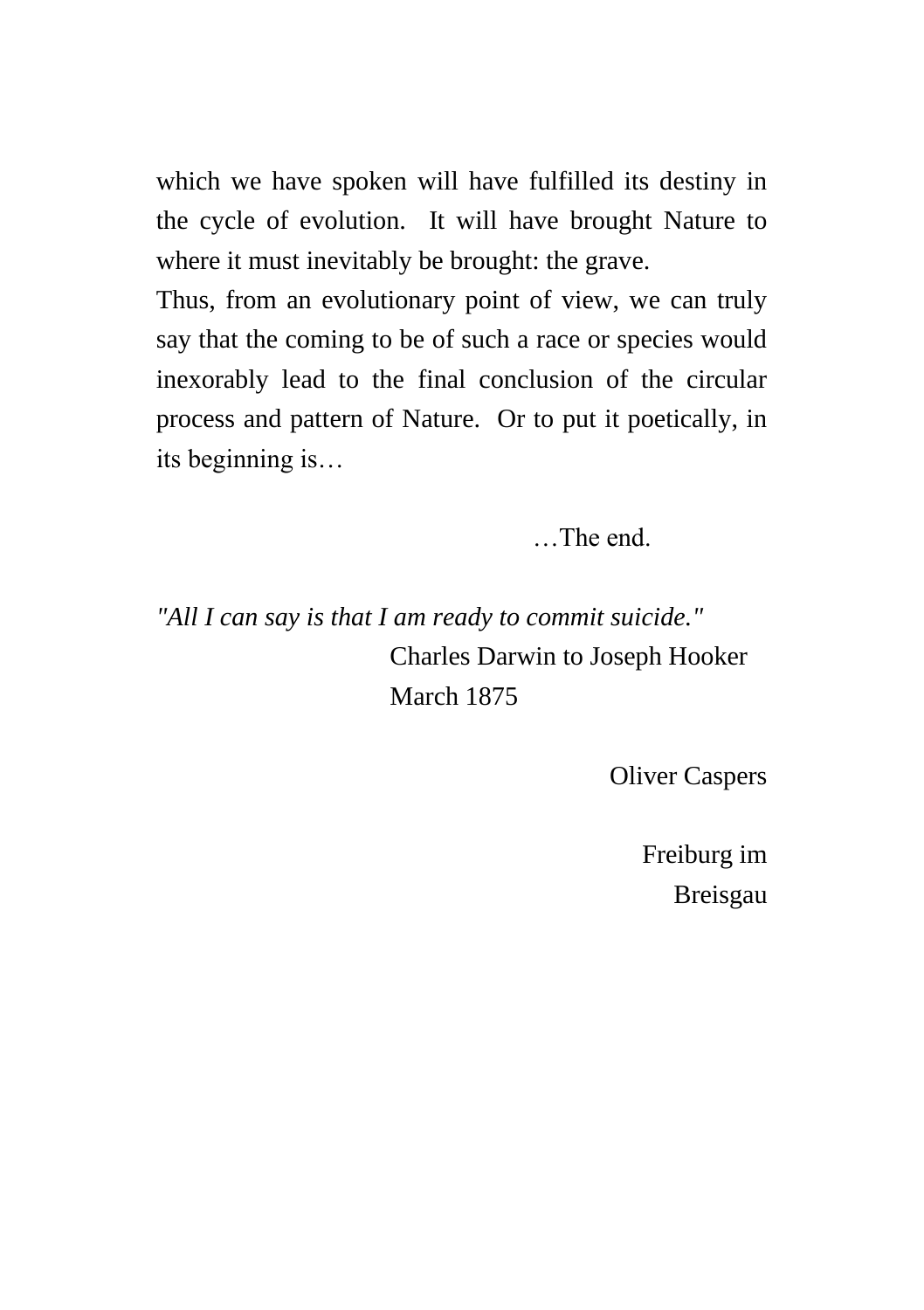### *Chapter -3*

## *A Minute Detail*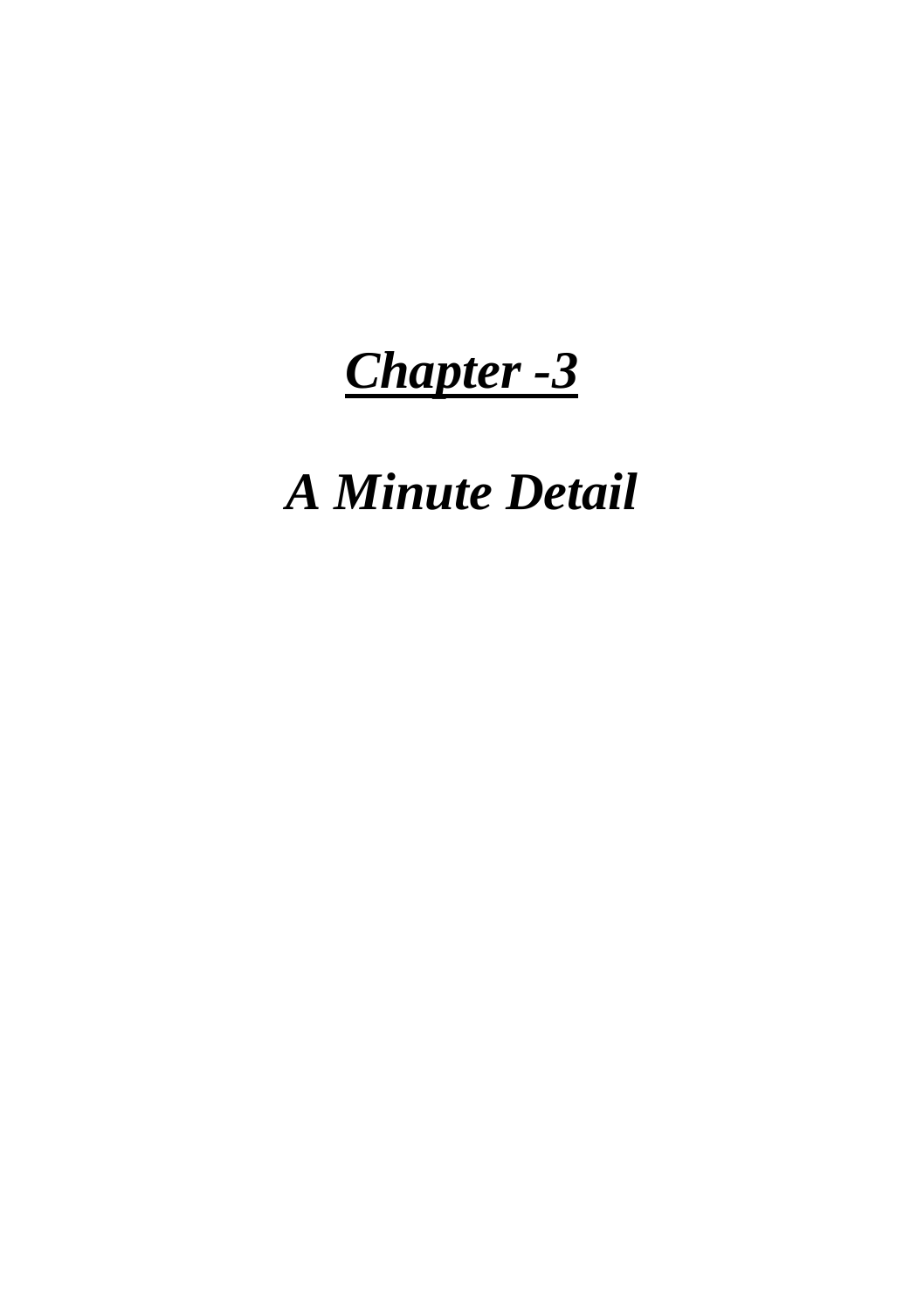Dear Dr. Caspers,

I'm afraid there has been a slight misunderstanding. As much as I don't want to be yet another person to turn down your theory for publication – I'm afraid I have no choice on the grounds that my book's subject is on the evolution of *stars*, not the evolution of Nature. In the urgency of my letter to you I must have neglected to mention this detail.

There is no way for me to repay you for the time you have taken to respond so diligently. I take full responsibility for writing you under the assumption that you were an astrophysicist. While I am no expert on evolution (of any kind), your ideas are indeed quite revolutionary and certainly scary. Dr. Miller was absolutely correct in her assessment of your work. I have never read anything quite like it. The future sounds a little bleak. Let's hope that nature won't evolve any species so frightening for quite some time. Too bad we can't tell it to see a good therapist.

Anyway, perhaps we can work together in the future (before nature evolves, obviously! I don't know what your ETA on this is.)

> '*Sorry' is merely a word, …but it's all I have. - Philip Willington*

> > Sincerely,

Christopher Kelly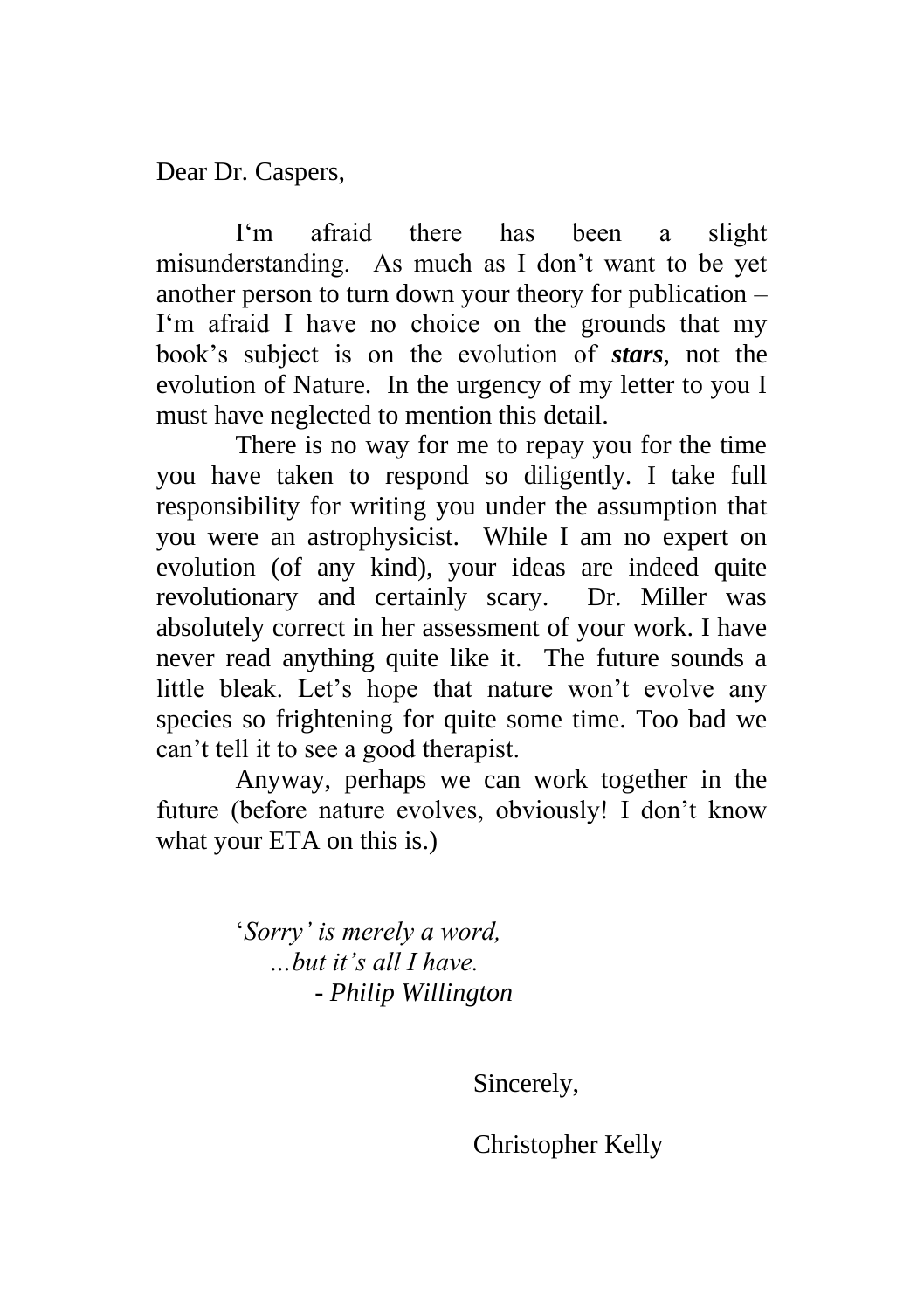*Chapter –2*

### *Unicide*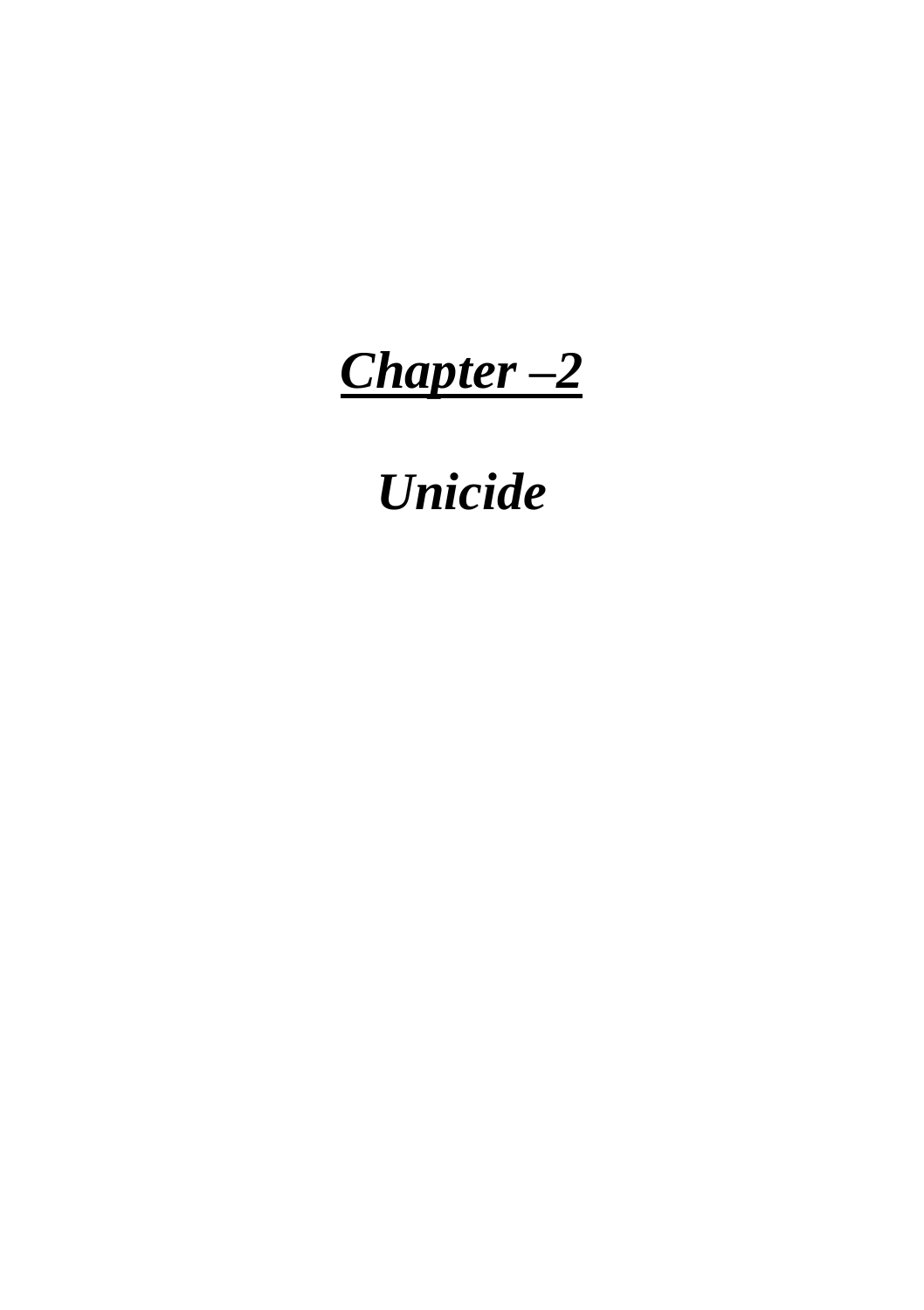Dear Mr. Kelly,

I thank you for your response, yet I will not allow you to take responsibility for the "misunderstanding." You were quite right, of course, to suspect that I, being a renowned astrophysicist, would understand you to be referring to the evolution of stars, not Nature. However, I have been so much caught up in my own reflections on the subject of the evolution of Nature that I was unable to look beyond that immediate scope. It is I who must apologize to you for putting you in such an awkward position. I can certainly understand the confusion you must have felt upon reading my essay. Perhaps that is why you missed the point. I hope you will accept my sincerest apologies. However, I do not believe that our correspondence should be considered entirely fruitless. It just so happens, by mere coincidence, that I have an essay ready, finished just recently, which may go very well with the subject of your volume: the evolution of stars. It, too, is rather scary. If it should fit your needs and expectations, you are more than welcome to use it for your book.

Should you need any further assistance, I would be very glad to be of help. The field of astrophysics is a vast one, and one to which I have a special affinity. I am always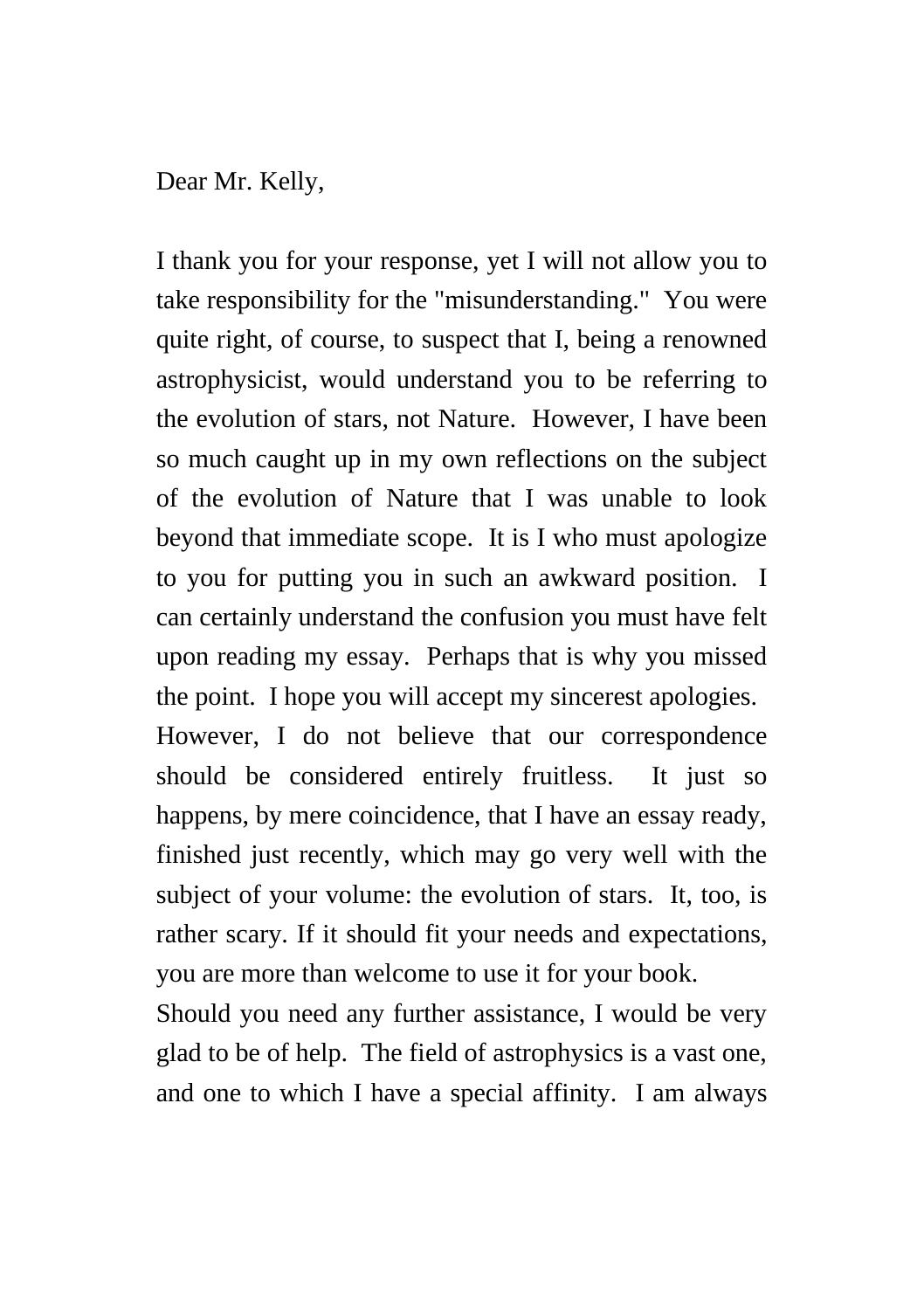very grateful to be given the opportunity to share my enthusiasm for the cosmos with other people.

I look forward to hearing from you.

Sincerely yours,

Dr. Oliver Caspers

Attachment Unicide: the Causa Finalis of the Evolution of Stars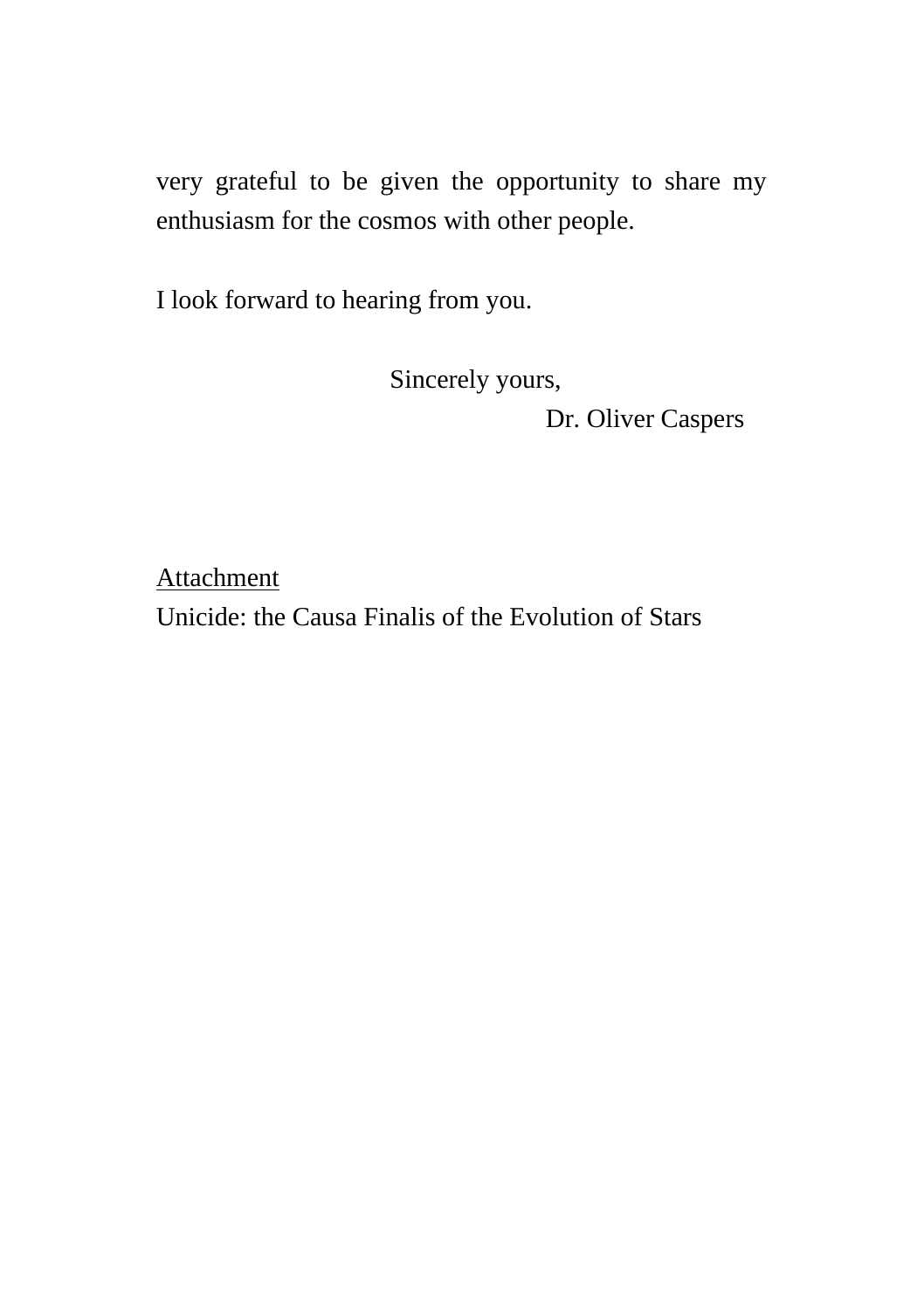#### **Unicide: the Causa Finalis of the Evolution of Stars**

*In my beginning is my end.* - T. S. Eliot

#### Evolution!

For three and a half centuries since Galileo gazed through his fateful spyglass we have looked at Evolution from an historical perspective: How stars evolve, how they adapt to changing internal pressures, or failed to do so and became extinguished. We've dug up the past to illuminate the present. We've even searched for the origins of the Universe, the moment of conception and have elaborated a plethora of theories to explain the perhaps inexplicable.

But that is not all that Evolution entails. Evolution is much more than a term denoting the "origin of stars". It is much more than an historical description of changes taking place in the cosmos. It is a philosophy, a way of perceiving the Universe. It is a paradigm, a belief system through which the Universe is viewed as a Universe of relentless change and alteration. And as such, it is a signpost to the future and to what inevitably must come. It is a roadmap of Destiny!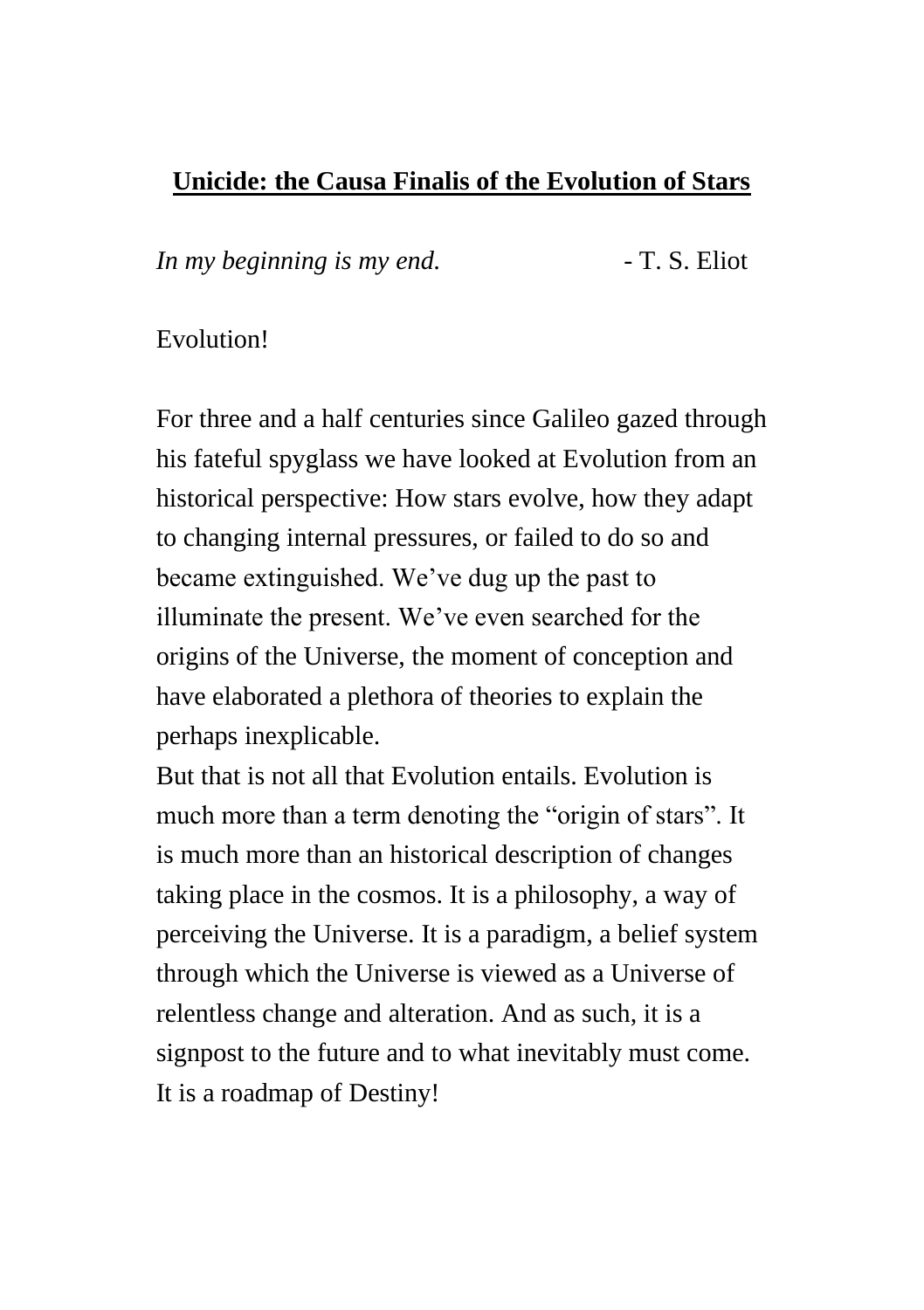How is that, you ask? Let me explain: According to the Lugners, 98% of all the stars that have ever existed in this Universe have become extinguished<sup>3</sup>. 98% have passed into oblivion, have been replaced, or as I would like to call it, have been *overcome*, with nothing but remnant light as the sole record of their passing. The memory of a star's shining is written in light years. It is this *overcoming* that is the essence of Evolution. Stars always evolve *into* something else and, in doing so, they leave their origin behind. The old patterns fade away to become replaced by light and radiation that travel through the universe long after the star itself has disappeared. The evolved progenies, as it were, commit paternal slaughter simply by virtue of being what they are: different. The essence of Evolution is destruction! This *overcoming*, this destruction, this Evolution is an intrinsic principle of the Universe: The Universe *is* in constant flux. In fact, the only thing that is *in*variable in the Universe **is** this flux, this *overcoming*. Yet if the Universe is subject to *overcoming* it must, itself, eventually be *overcome*. It also must evolve into something beyond itself, and in doing so, be destroyed. It must itself perish, become extinguished.

<sup>3</sup> Cf. Patty and Andrew Lugner: *Extingushing: The Causes and Consequences of the Disappearance of Stars.* Conscious Quarters, New York, 1981.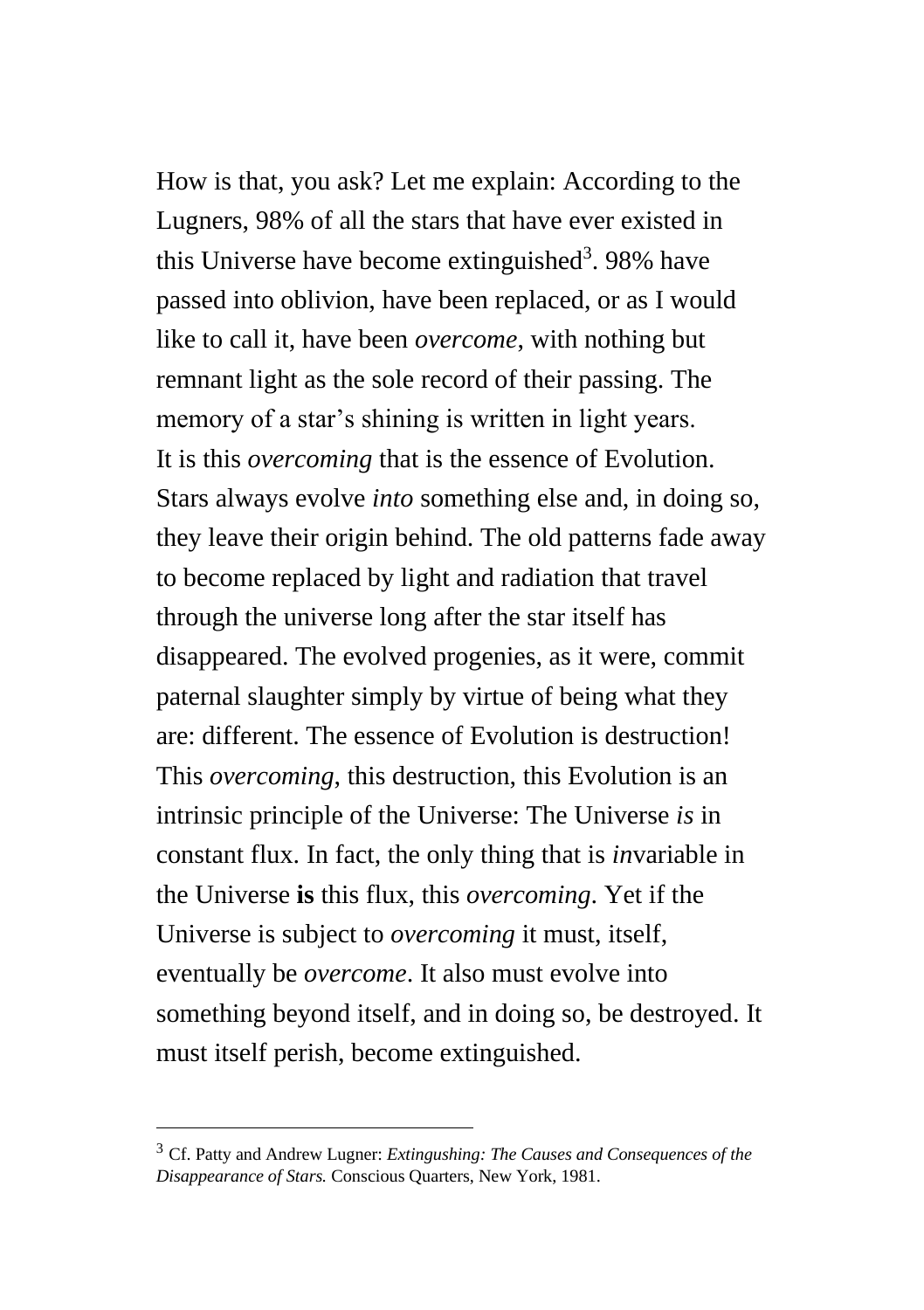But wait, how could the Universe possibly perish? How can such a perfectly functioning pattern be *overcome*? How can the Universe *overcome* itself to bring about its own extinguishing?

The answer I propose is simple: suicide! To bring about its own dissipation, the Universe must commit suicide. It must literally *undo* itself. But how can the Universe *undo* itself, or to speak figuratively, from where will it get the razor with which to sever its own arteries? From whence shall come the revolver to hold against its temple? Answer: the Universe must create it, or to put it more precisely, it must *evolve* it. *Evolution*, itself, will be the executor.

To do so, to *overcome* itself, the Universe must itself *evolve* a category of star that will bring about the Universe's destruction. It must evolve a star, which will not only *overcome* itself, but *overcome* all of the Universe in the process.

What would the characteristics of such a star be? What traits would this star have to have? First and foremost, it would have to become something separate, something apart from the rest of the Universe. It would have to become so "full of itself", so dense, that it would not exist in the same dimension, but instead, exist in a dimension outside of space/time.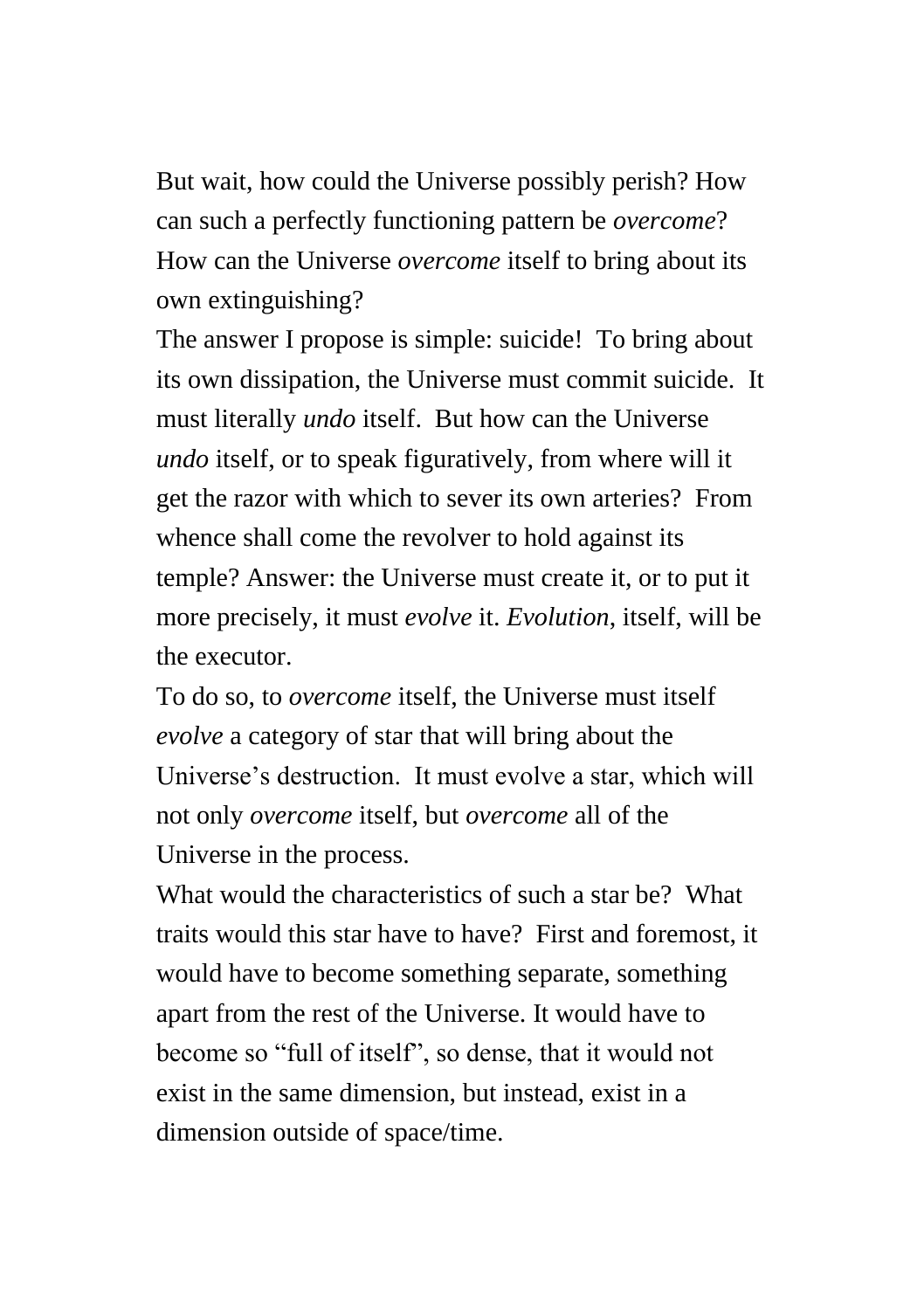This would happen if the density and mass of the star increased so much, that the distance between the electrons and the nucleus of the atoms of which it is made collapsed. It would do this primarily by attracting so much mass to it, that it would eventually even cause the collapse of the very fabric of Space itself: the neutrons<sup>4</sup>.

The spacial collapse of the neutrons themselves would mean that the entire star no longer has dimension: all that near-infinite mass would collapse to a single, onedimensional point, infinitely heavy, infinitely dense and infinitely small, because there is no space beyond that of the neutrons to keep it spacial. Nothing that came even close to this singularity would stand a chance of "surviving". All would be sucked in, even light (for this reason we call this category of star a black hole). The larger the hole gets, the more stars are sucked up into it and become extinguished. And the more the Universe is drained, the closer this star will come to fulfilling its ultimate purpose, its inescapable destiny: genocide, or rather *unicide*: the deliberate and systematic destruction

 $4$  Editor's Note: An atom has two types of space: first, the space between the electrons and the nucleus (made up of protons and neutrons), which is immense, relatively speaking. If this space, due to high mass density, collapses, the electrons fall into the nucleus, merge with the protons to become neutrons themselves. We then speak of a neutron star, extremely massive, dense and very small. The second space is the space between the neutrons themselves and this is the last vestige of space. Beyond that no space is known (at present).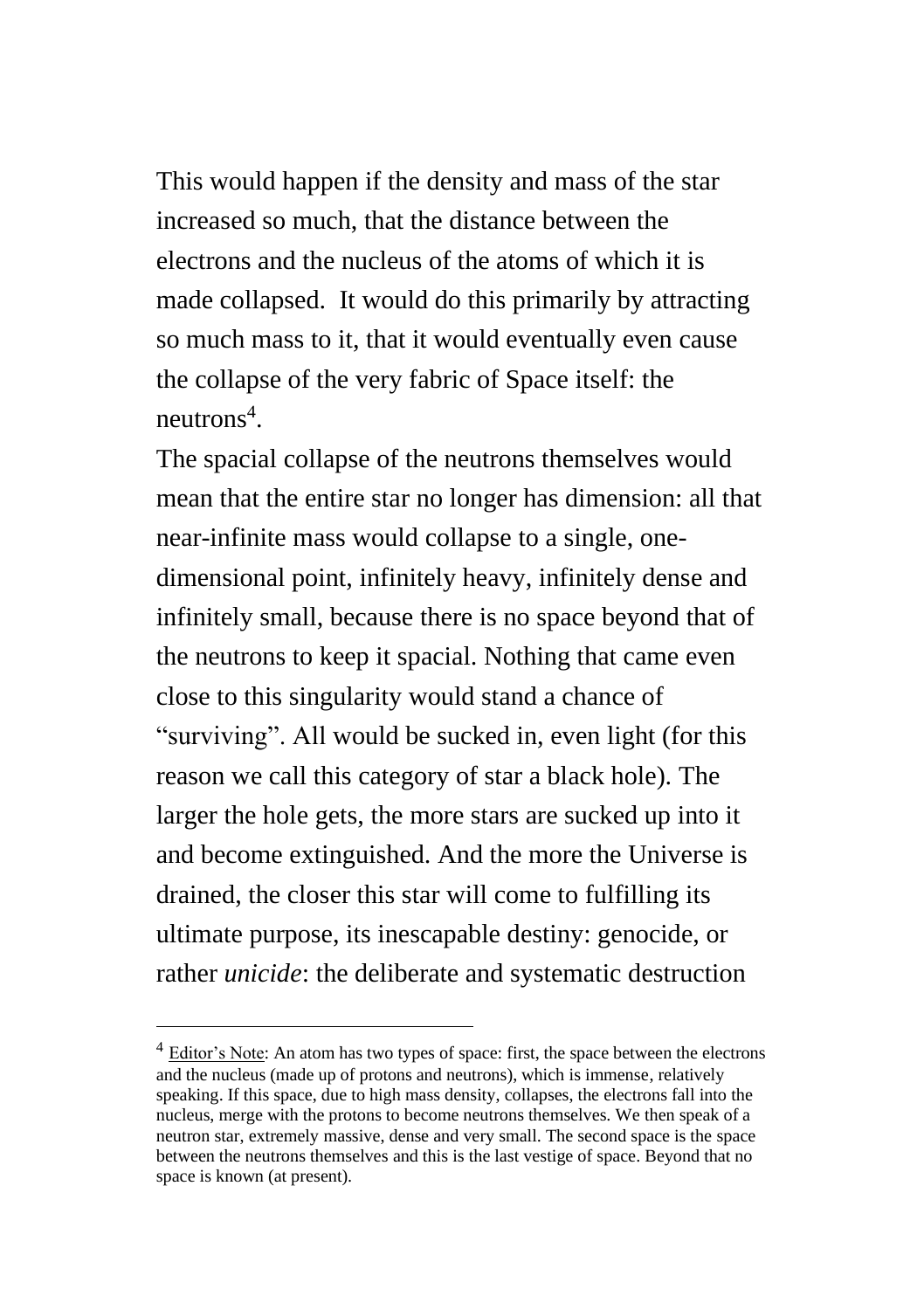of all matter, not just the destruction of a category, i.e. genus, but of the *Uni*verse, of *uni*, itself.

This extinguishing could be partaken slowly, through a gradual spacial collapse in the form of black holes here and there and the subsequent absorption of stars and entire galaxies into these black holes, gaining momentum as more and more mass was absorbed into more and more black holes, or it could come about by a sudden collapse of the entire Universe in on itself, a "Big Bang" in reverse, or a "Big Suck", so to speak! In any case, this category of star will have fulfilled its destiny in the cycle of Evolution. It will have brought the Universe to where it must inevitably be brought: the grave.

Thus, from an evolutionary point of view, we can truly say that the coming to be of such a category of star or black hole will inexorably lead to the final conclusion of the circular process and pattern of the Universe. Or to put it poetically, in its beginning is…

…The end.

*"By depriving the sky of some star, one might get to know how that one acted upon us.*" - Galileo Galilei

> Oliver Caspers Freiburg im Breisgau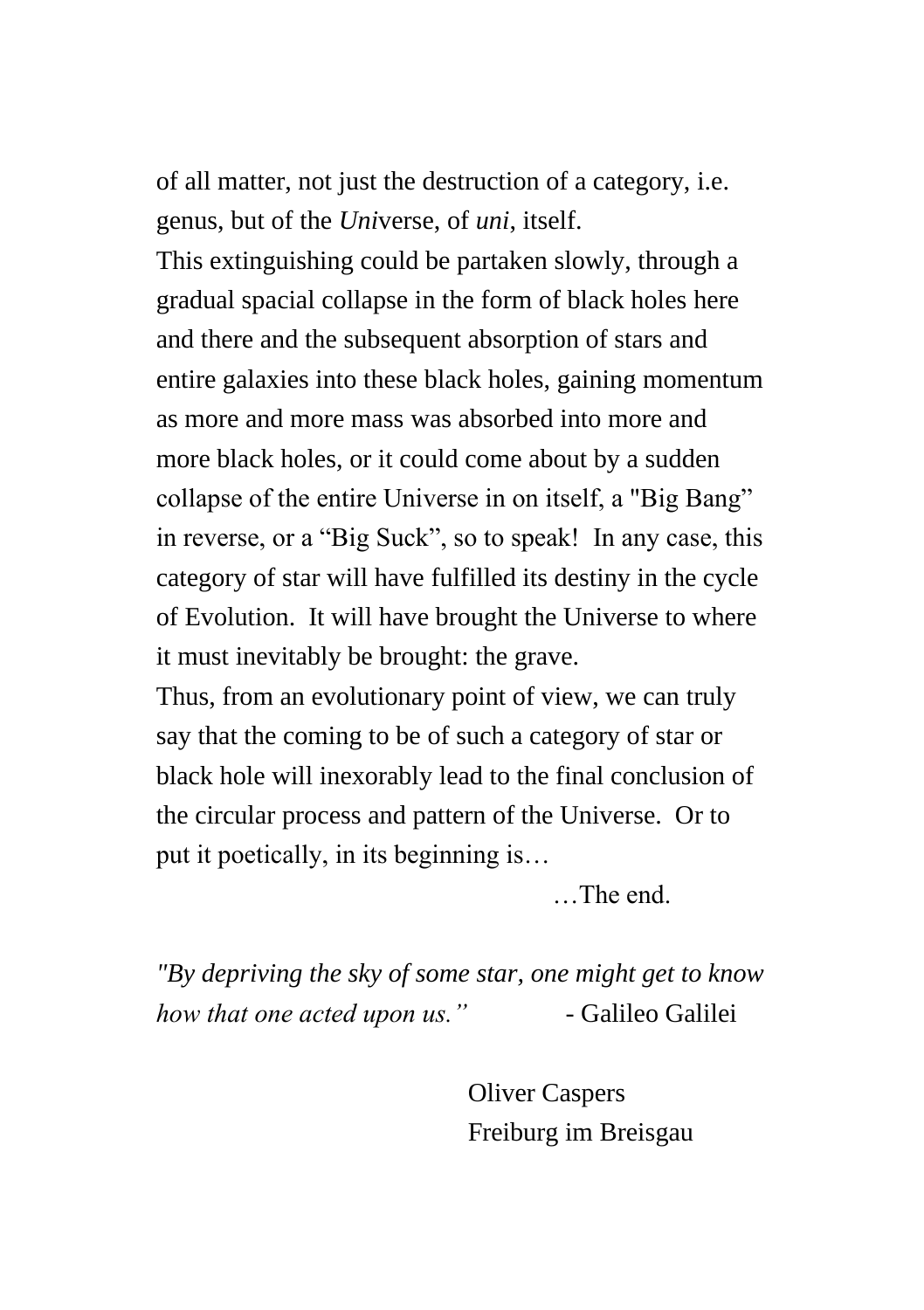# *Chapter -1*

*Perfection*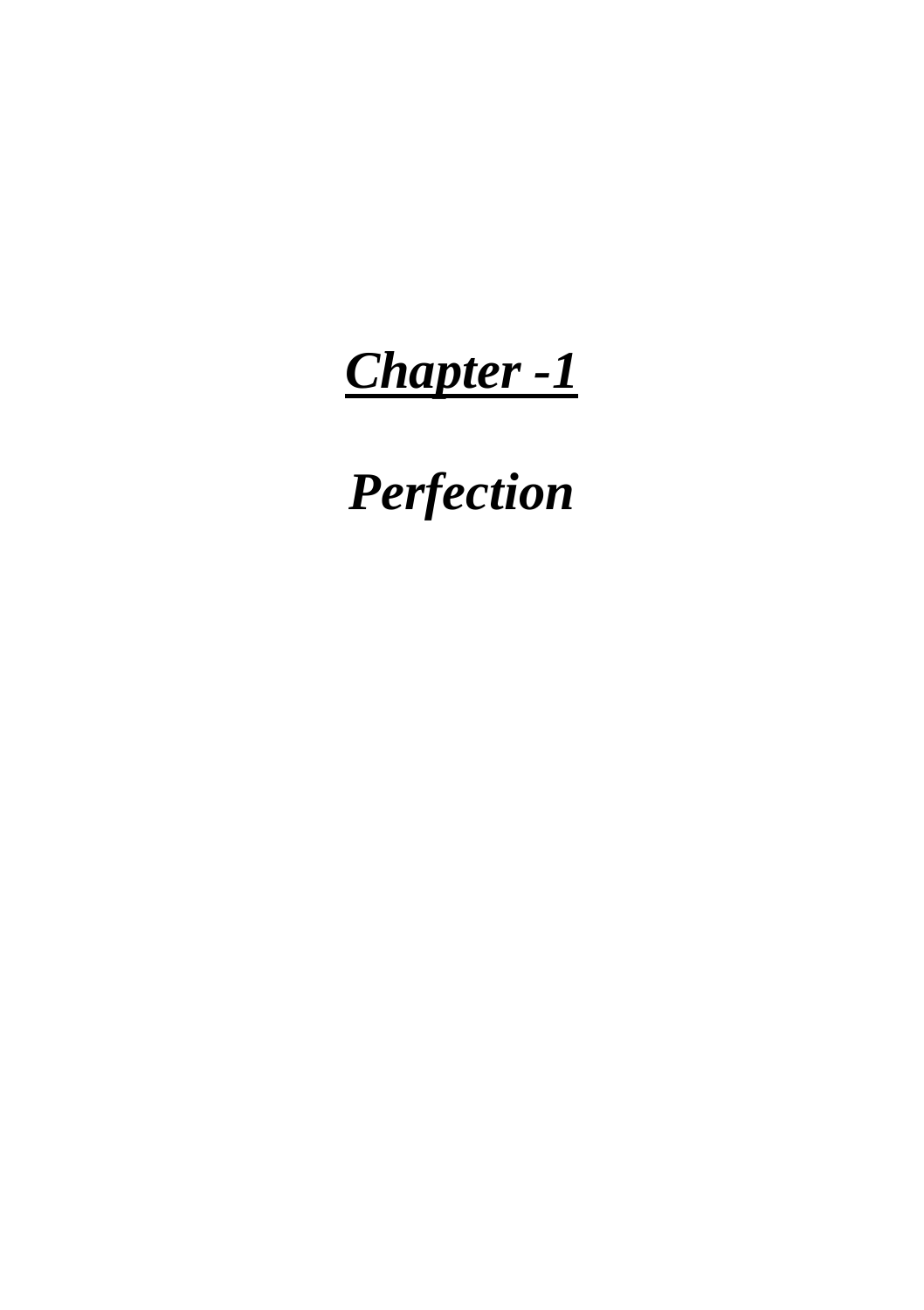Dear Oliver,

Absolutely perfect! Your essay is exactly what I'm looking for. I would not be surprised if it were the lead essay in my book. I wanted to be the first to congratulate you! The ease with which you take the reader through the logical steps and finally arrive at the completely unexpected and incredibly thought-provoking conclusion is uncanny. I was shocked, amazed and delighted at the same time, not to mention a little scared. I felt like a little child on a wonderful journey as I read, hiding under the covers, reading by candle-light.

It is perhaps the most thought-out and revolutionary piece of work I have ever encountered. I have collected many essays that are based purely on the evaluation of scientific data and many others that are purely theoretical, but none that are philosophical. The *philosophical* evolution of stars - that angle has never been attempted. Everyone has been so focused on *how* stars evolve - no one stopped to ask the fundamental question, "*Why* stars evolve?" I don't know where you came up with that idea, but it's sheer genius. I have a feeling it is going to send the astrophysics world into a spin (no pun intended).

In fact, your contribution is so good that it does not matter in the least that it is almost 50% too long. I will simply bump one of the other contributions. Maybe it will be the two-page Carl Sagan obituary retrospective. It was too depressing anyway, too much retrospective.

The official acceptance letter and contract should be in the mail shortly - it's nothing more than the standard release forms and legal fine print.